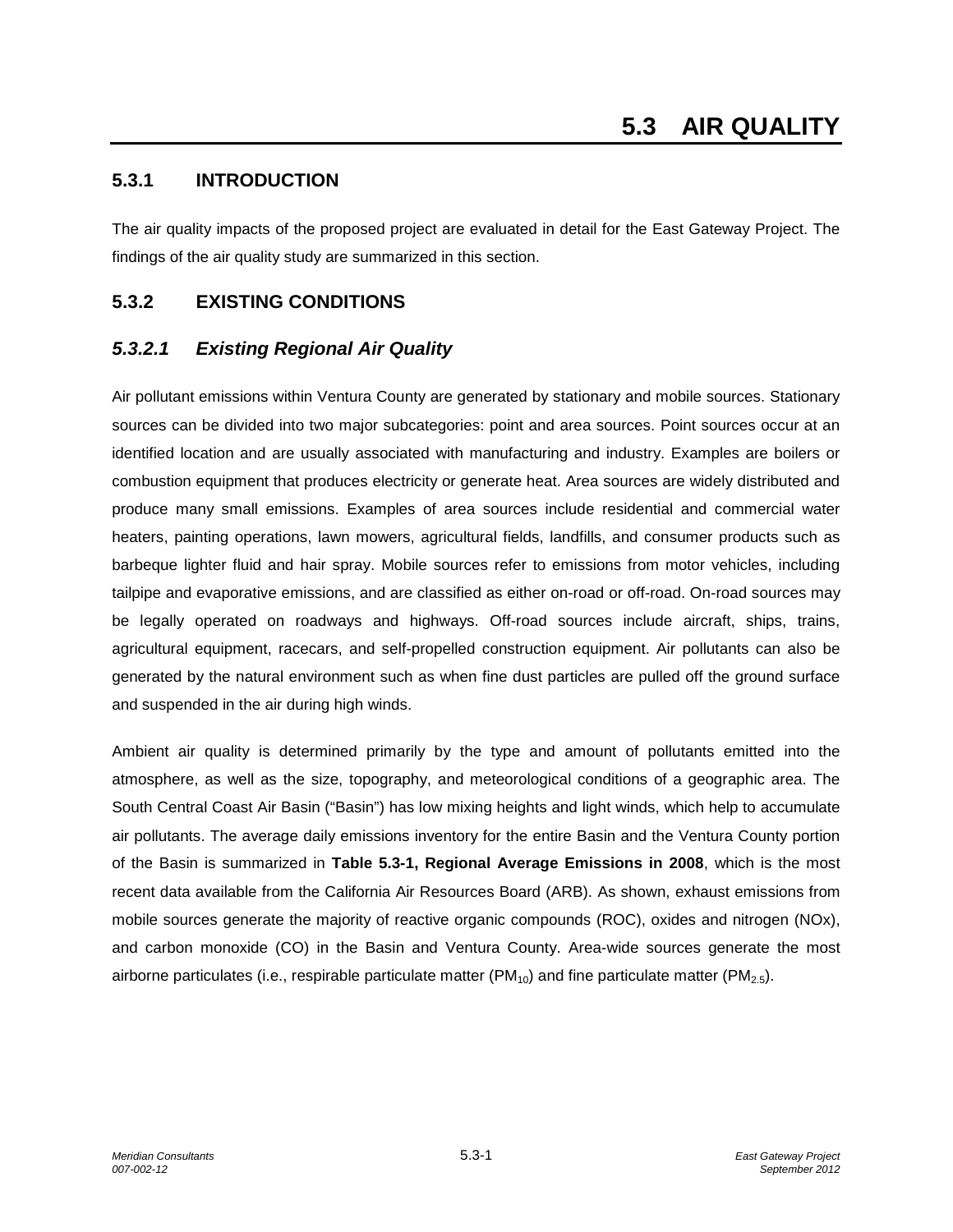| $PM_{10}$<br>$PM_{2.5}$ |
|-------------------------|
|                         |
|                         |
| 2.4<br>1.4              |
| 69.6<br>20.2            |
| 3.8<br>4.8              |
| 76.7<br>25.4            |
|                         |
| 0.72<br>0.50            |
| 5.25<br>21.72           |
| 4.03<br>3.54            |
| 26.48<br>9.29           |
|                         |

**Table 5.3-1 Regional Average Emissions in 2008**

*Source: California Air Resources Board, 2012.*

Measurements of ambient concentrations of the criteria pollutants are used by the U.S. Environmental Protection Agency (U.S. EPA) and the ARB to assess and classify the air quality of each regional air basin, county, or, in some cases, a specific urbanized area. The classification is determined by comparing actual monitoring data with national and state standards. If a pollutant concentration in an area is lower than the standard, the area is classified as being in "attainment" for that pollutant. If the pollutant concentration meets or exceeds the standard (depending on the specific standard for the individual pollutants), the area is classified as "nonattainment" area.<sup>[1](#page-1-0)</sup> If there is not enough data available to determine whether the standard is exceeded in an area, the area is designated "unclassified."

The U.S. EPA and the ARB use different standards for determining whether an air basin or county is an attainment area. Under national standards, Ventura County is currently classified as a moderate nonattainment area for 8-hour ozone concentrations. Ventura County is in attainment or designated as unclassified for all other pollutants under national standards. Under state standards, Ventura County is designated as a nonattainment area for ozone  $(O_3)$ ,  $PM_{10}$ ,  $PM_{2.5}$ , and an attainment area for all other pollutants.

<span id="page-1-0"></span>j 1 National Ambient Air Quality Standards (other than ozone, particulate matter, and those based on annual averages or annual arithmetic mean) are not to be exceeded more than once a year. The ozone standard is attained when the fourth highest 8-hour concentration in a year, averaged over three years, is equal to or less than the standard. For PM10, the 24-hour standard is attained when the expected number of days per calendar year with a 24-hour average above the standard is less than one. For PM2.5, the 24-hour standard is attained when 98 percent of the daily concentrations, averaged over three years, are equal to or less than the standard. California Ambient Air Quality Standards for ozone, CO, sulfur dioxide (SO2) (1- and 24-hour), nitrogen dioxide (NO2), PM10, PM2.5, and visibility reducing particles are values that are not to be exceeded. Standards for all other pollutants are not to be equaled or exceeded.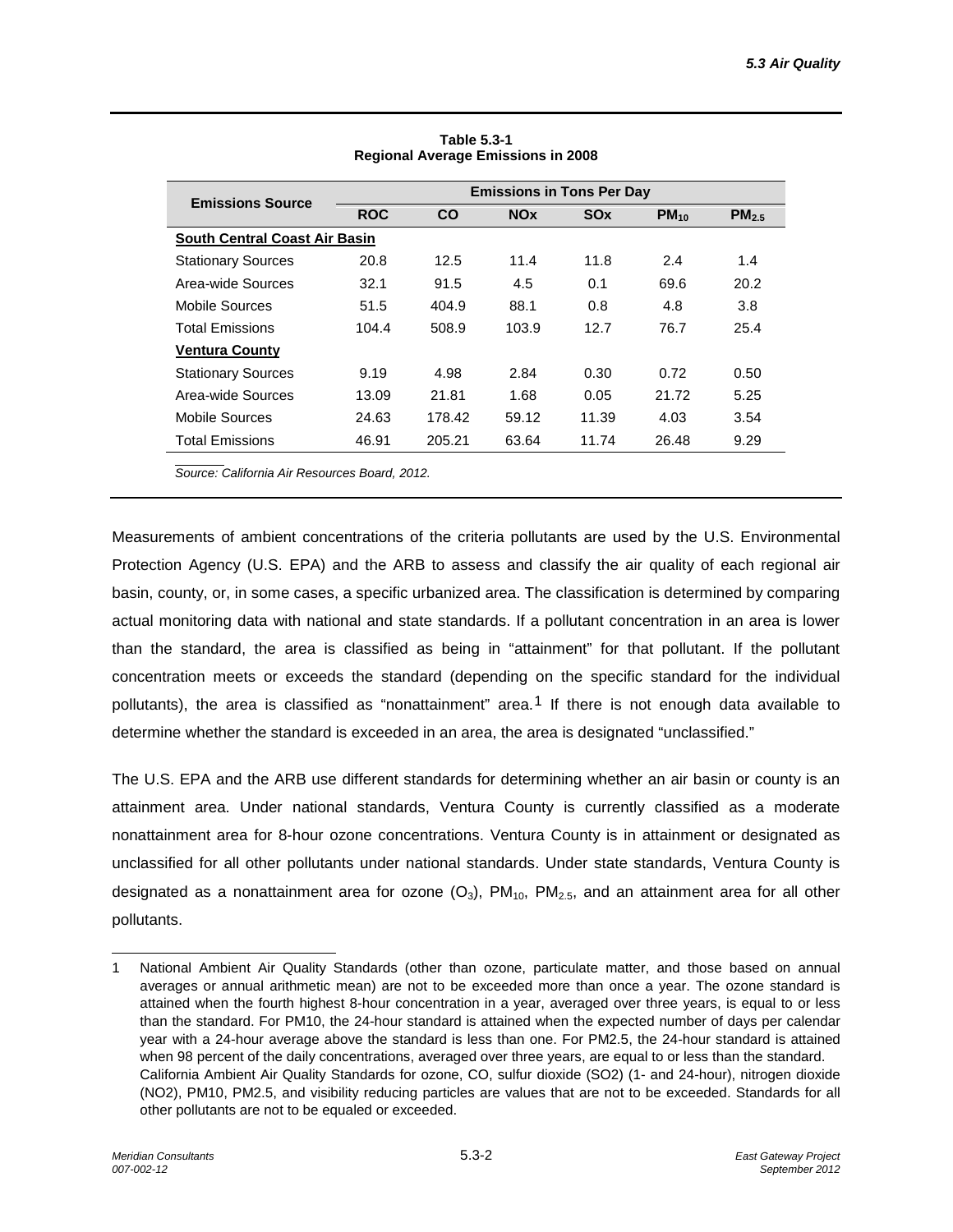## *5.3.2.2 Existing Local Air Quality*

The Ventura County Air Pollution Control District (VCAPCD) monitors ambient air pollutant concentrations through a series of monitoring stations located throughout the County. These stations are located in Thousand Oaks, El Rio, San Buenaventura (two stations), Piru, Ojai, Simi Valley, and on Anacapa Island. In addition, the ARB operated a monitoring station in western Ventura County. The City of Santa Paula is located between El Rio and Piru monitoring stations. The El Rio station measures ambient concentrations of  $O_3$ , PM<sub>10</sub>, PM<sub>2.5</sub>, and NO<sub>2</sub>. Ambient concentrations of ozone and PM<sub>2.5</sub> are measured at the Piru station.

**Table 5.3-2, Local Ambient Air Quality – El Rio and Piru Monitoring Stations,** identifies the national and state ambient air quality standards for relevant air pollutants along with the ambient pollutant concentrations that have been measured at the El Rio and Piru monitoring stations during the period 2009 through 2011, which is the most recent data available from the ARB.

Traffic-congested roadways and intersections have the potential to generate localized concentrations levels of CO. Localized areas where ambient concentrations exceed national and/or state standards for CO are termed CO "hotspots."

CO hotspots used to be a concern in Ventura County when this area was designated as a nonattainment area for state and national CO standards. The county is now in attainment of all applicable State and national standards for CO and CO concentrations are no longer monitored in the county. This is due to substantial reductions in CO emissions from motor vehicles. The greatest potential for a CO hotspot to occur in Ventura County today is at the roadway edge of a very congested intersection.

In order for a receptor to be exposed to a CO hotspot, that person would have to remain in a location where the total CO concentration exceeds the state and national eight-hour standard for an entire eighthour period or greater. For that to occur, the ambient (background) CO concentration would have to be very high and an intersection would have to be highly congested for a period of eight-hours or greater.<sup>[2](#page-2-0)</sup>

As shown in **Table 5.13-5, Intersection Level of Service Analysis – Existing Year (2011) Conditions**, study-area intersections currently operate at Level of Service (LOS) D or better. The only intersections that operate at LOS D are at three freeway ramps and there are no sensitive receptors at the edge of these intersection roadways. As such, no sensitive receptors in the vicinity of the study-area intersections are exposed to CO hotspots.

<span id="page-2-0"></span><sup>-</sup>2 The intersection would need to operate at Level of Service (LOS) F for long periods.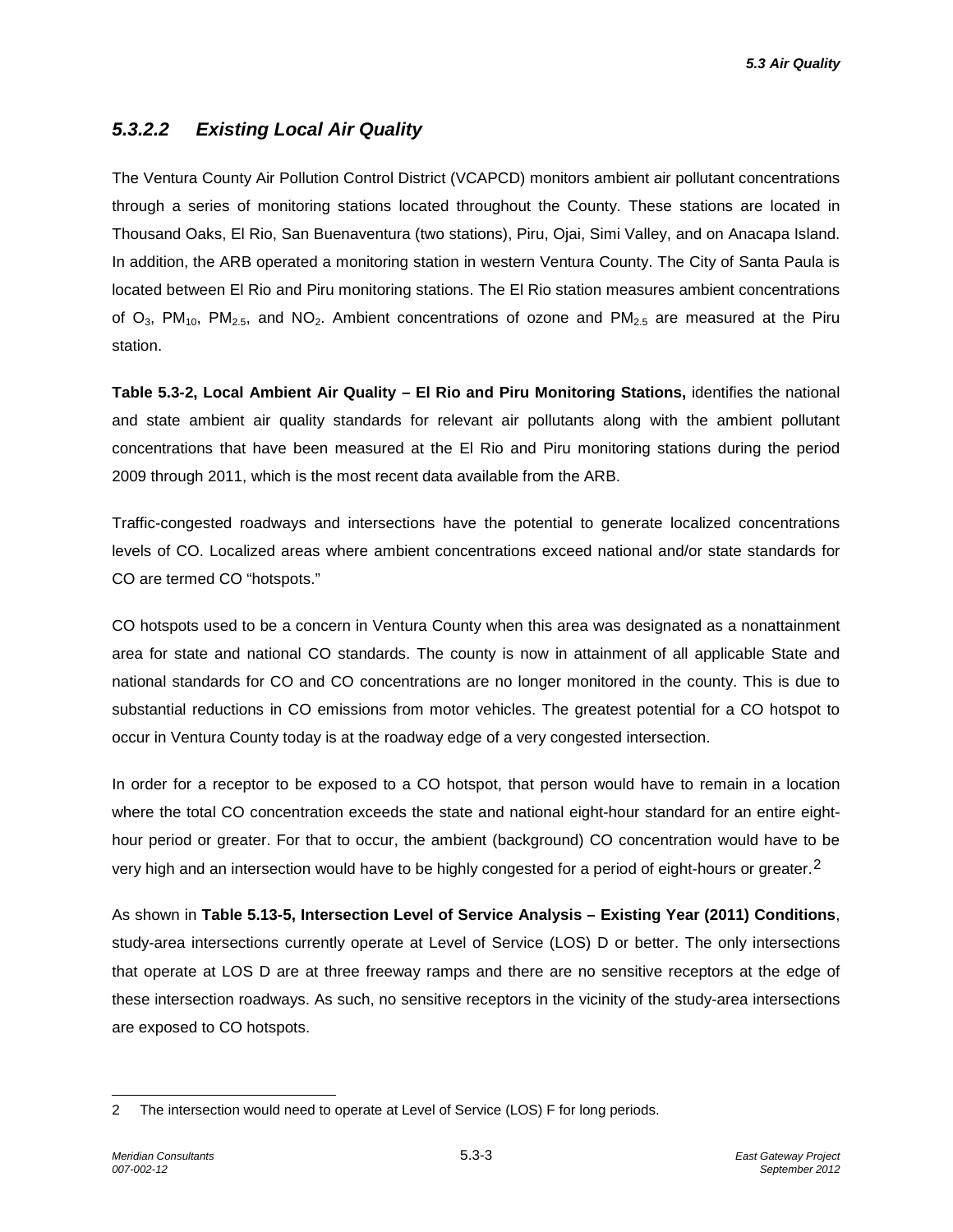| Table 5.3-2                                                     |
|-----------------------------------------------------------------|
| Local Ambient Air Quality - El Rio and Piru Monitoring Stations |

|                                                                                            | Year                        |                             |                             |  |  |
|--------------------------------------------------------------------------------------------|-----------------------------|-----------------------------|-----------------------------|--|--|
| <b>Emissions Source</b>                                                                    | 2009                        | 2010                        | 2011                        |  |  |
| <b>El Rio Monitoring Station</b>                                                           |                             |                             |                             |  |  |
| Ozone                                                                                      |                             |                             |                             |  |  |
| Maximum 1-hour concentration measured                                                      | 0.099 ppm                   | 0.083 ppm                   | 0.081 ppm                   |  |  |
| Days exceeding state 0.090 ppm 1-hour standard                                             | 1                           | 0                           | 0                           |  |  |
| Maximum 8-hour concentration measured                                                      | 0.077 ppm                   | 0.073 ppm                   | 0.069 ppm                   |  |  |
| Days exceeding national 0.075 ppm 1-hour standard                                          |                             | 0                           | 0                           |  |  |
| Days exceeding state 0.070 ppm 1-hour standard                                             | 1                           | 1                           | 0                           |  |  |
| Respirable Particulate Matter (PM <sub>10</sub> )                                          |                             |                             |                             |  |  |
| Maximum 24-hour concentration measured                                                     | 99.9 $\mu$ g/m <sup>3</sup> | 61.5 $\mu$ g/m <sup>3</sup> | 51.7 $\mu$ g/m <sup>3</sup> |  |  |
| Estimated days exceeding national 150 µg/m <sup>3</sup> 24-hour standard                   | 0                           | 0                           | 0                           |  |  |
| Estimated days exceeding state 50 µg/m <sup>3</sup> 24-hour standard                       | 12.2                        | 6.0                         | 5.7                         |  |  |
| Annual Arithmetic Mean (AAM) measured                                                      | 25.5 $\mu$ g/m <sup>3</sup> | 21.7 $\mu$ g/m <sup>3</sup> | 22.2 $\mu$ g/m <sup>3</sup> |  |  |
| Does measured AAM exceed state 20 µg/m <sup>3</sup> standard?                              | Yes                         | Yes                         | Yes                         |  |  |
| Fine Particulate Matter (PM2.5)                                                            |                             |                             |                             |  |  |
| Maximum 24-hour concentration measured                                                     | 24.5 $\mu$ g/m <sup>3</sup> | 27.7 $\mu$ g/m <sup>3</sup> | 28.7 $\mu$ g/m <sup>3</sup> |  |  |
| Estimated days exceeding national 35 µg/m <sup>3</sup> 24-hour standard                    | 0                           | 0                           | 0                           |  |  |
| AAM measured                                                                               | 10.2 $\mu$ g/m <sup>3</sup> | 8.5 $\mu$ g/m <sup>3</sup>  | 11.4 $\mu$ g/m <sup>3</sup> |  |  |
| Does measured AAM exceed state 12 µg/m <sup>3</sup> standard?                              | No.                         | No                          | No                          |  |  |
| Nitrogen Dioxide (NO <sub>2</sub> )                                                        |                             |                             |                             |  |  |
| Maximum 1-hour concentration measured                                                      | $0.051$ ppm                 | $0.060$ ppm                 | 0.090 ppm                   |  |  |
| Days exceeding state 0.18 ppm 1-hour standard                                              | 0                           | 0                           | 0                           |  |  |
| AAM measured                                                                               | 0.008 ppm                   | 0.007 ppm                   | 0.007 ppm                   |  |  |
| Does measured AAM exceed state 0.030 ppm standard?                                         | No                          | No                          | No                          |  |  |
| <b>Piru Monitoring Station</b>                                                             |                             |                             |                             |  |  |
| Ozone                                                                                      |                             |                             |                             |  |  |
| Maximum 1-hour concentration measured                                                      | 0.109 ppm                   | 0.087 ppm                   | 0.100 ppm                   |  |  |
| Days exceeding state 0.090 ppm 1-hour standard                                             | 5                           | 0                           | 1                           |  |  |
| Maximum 8-hour concentration measured                                                      | 0.093 ppm                   | 0.082 ppm                   | 0.084 ppm                   |  |  |
| Days exceeding national 0.075 ppm 1-hour standard                                          | 11                          | 1                           | 2                           |  |  |
| Days exceeding state 0.070 ppm 1-hour standard                                             | 16                          | 4                           | 6                           |  |  |
| Fine Particulate Matter (PM2.5)                                                            |                             |                             |                             |  |  |
| Maximum 24-hour concentration measured                                                     | 34.2 $\mu$ g/m <sup>3</sup> | 24.2 $\mu$ g/m <sup>3</sup> | 22.9 $\mu$ g/m <sup>3</sup> |  |  |
| Estimated days exceeding national 35 µg/m <sup>3</sup> 24-hour standard                    | 0                           | 0                           | 0                           |  |  |
| AAM measured                                                                               | 9.5 $\mu$ g/m <sup>3</sup>  | 8.5 $\mu$ g/m <sup>3</sup>  | 7.6 $\mu$ g/m <sup>3</sup>  |  |  |
| Does measured AAM exceed state 12 µg/m <sup>3</sup> standard?                              | No                          | No                          | No                          |  |  |
| Source: California Air Resources Board, 2012.                                              |                             |                             |                             |  |  |
| Notes:                                                                                     |                             |                             |                             |  |  |
| ppm = parts per million by volume.<br>$\mu$ g/m <sup>3</sup> = micrograms per cubic meter. |                             |                             |                             |  |  |
|                                                                                            |                             |                             |                             |  |  |

*AAM = Annual Arithmetic Mean.*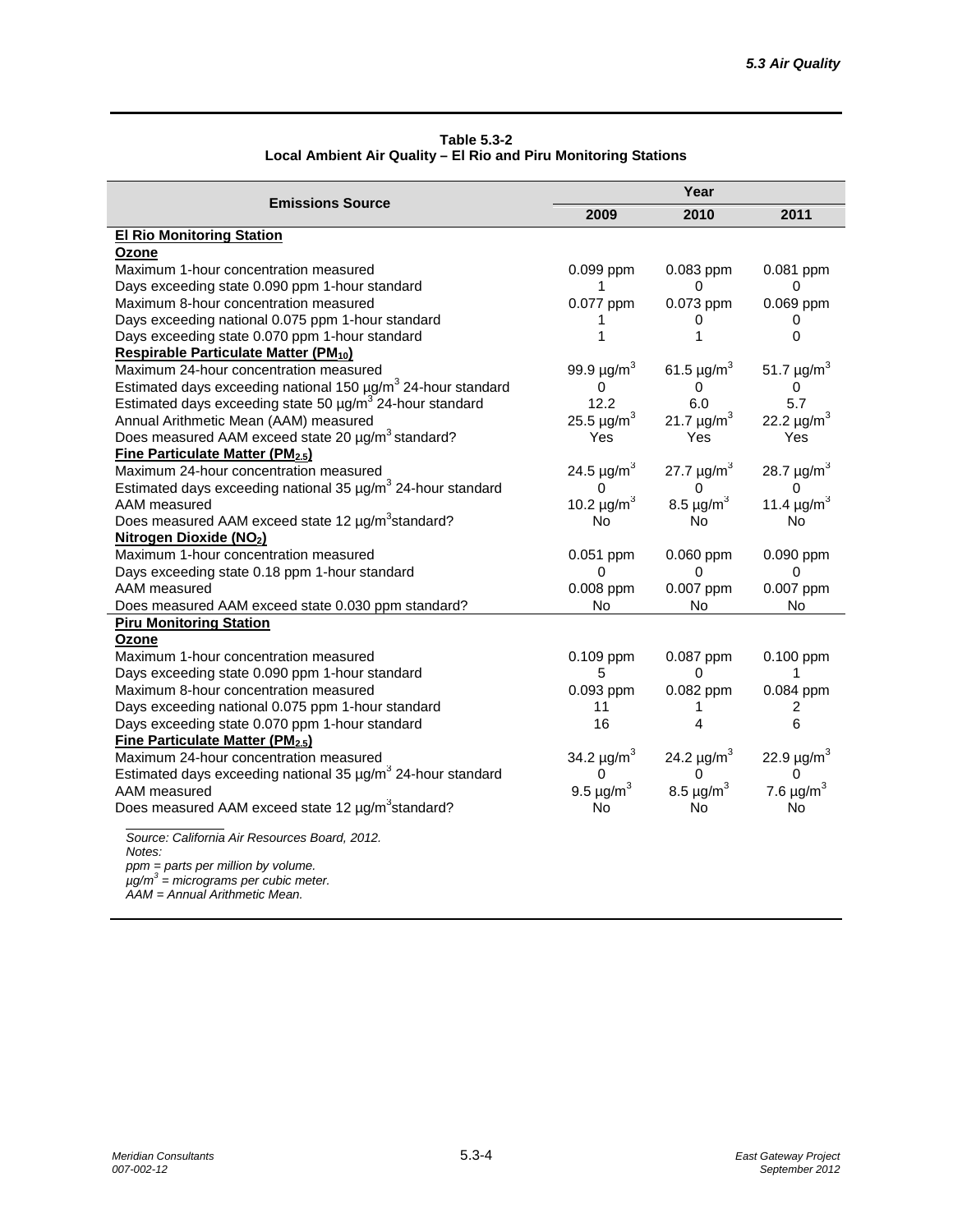## *5.3.2.3 Existing Annexation Area Emissions*

The project area is currently in varying stages of development with some areas developed with existing residential, commercial, and light industrial uses and other undeveloped areas being used for agricultural. Air pollutant emissions are generated in the local vicinity by stationary, area, and mobile sources, primarily automobile and truck traffic.

### **5.3.3 REGULATORY SETTING**

### *5.3.3.1 Regulatory Background*

Certain air pollutants are recognized to cause notable health problems and consequential damage to the environment either directly or in reaction with other pollutants, due to their presence in elevated concentrations in the atmosphere. Such pollutants are identified and regulated as part of the overall endeavor to prevent further deterioration and facilitate improvement in the prevalent air quality.

The air pollutants for which national and State standards are promulgated and which are most relevant to air quality planning and regulation in Ventura County include ozone  $(O_3)$ , carbon monoxide (CO), respirable particulate matter (PM10), fine particulate matter (PM2.5), sulfur dioxide  $(SO<sub>2</sub>)$ , and lead. In addition, toxic air contaminants and greenhouse gas (GHG) emissions are of concern in the Basin. Each of these is described briefly below.

**Ozone** is a gas that is formed when reactive organic compounds (ROC) and nitrogen oxides (NOx)—both byproducts of internal combustion engine exhaust—undergo slow photochemical reactions in the presence of sunlight. Ozone concentrations are generally highest during the summer months when direct sunlight, light wind, and warm temperature conditions are favorable.

An elevated level of ozone irritates the lungs and breathing passages, causing coughing, and pain in the chest and throat thereby increasing susceptibility to respiratory infections and reducing the ability to exercise. Effects are more severe in people with asthma and other respiratory ailments. Long-term exposure may lead to scarring of lung tissue and may lower the lung efficiency.

**Carbon Monoxide** is a colorless, odorless gas produced by the incomplete combustion of fuels. CO concentrations tend to be the highest during the winter morning, with little to no wind, when surface-based inversions trap the pollutant at ground levels. Because CO is emitted directly from internal combustion engines—unlike ozone—and motor vehicles operating at slow speeds are the primary source of CO in the Basin, the highest ambient CO concentrations are generally found near congested transportation corridors and intersections.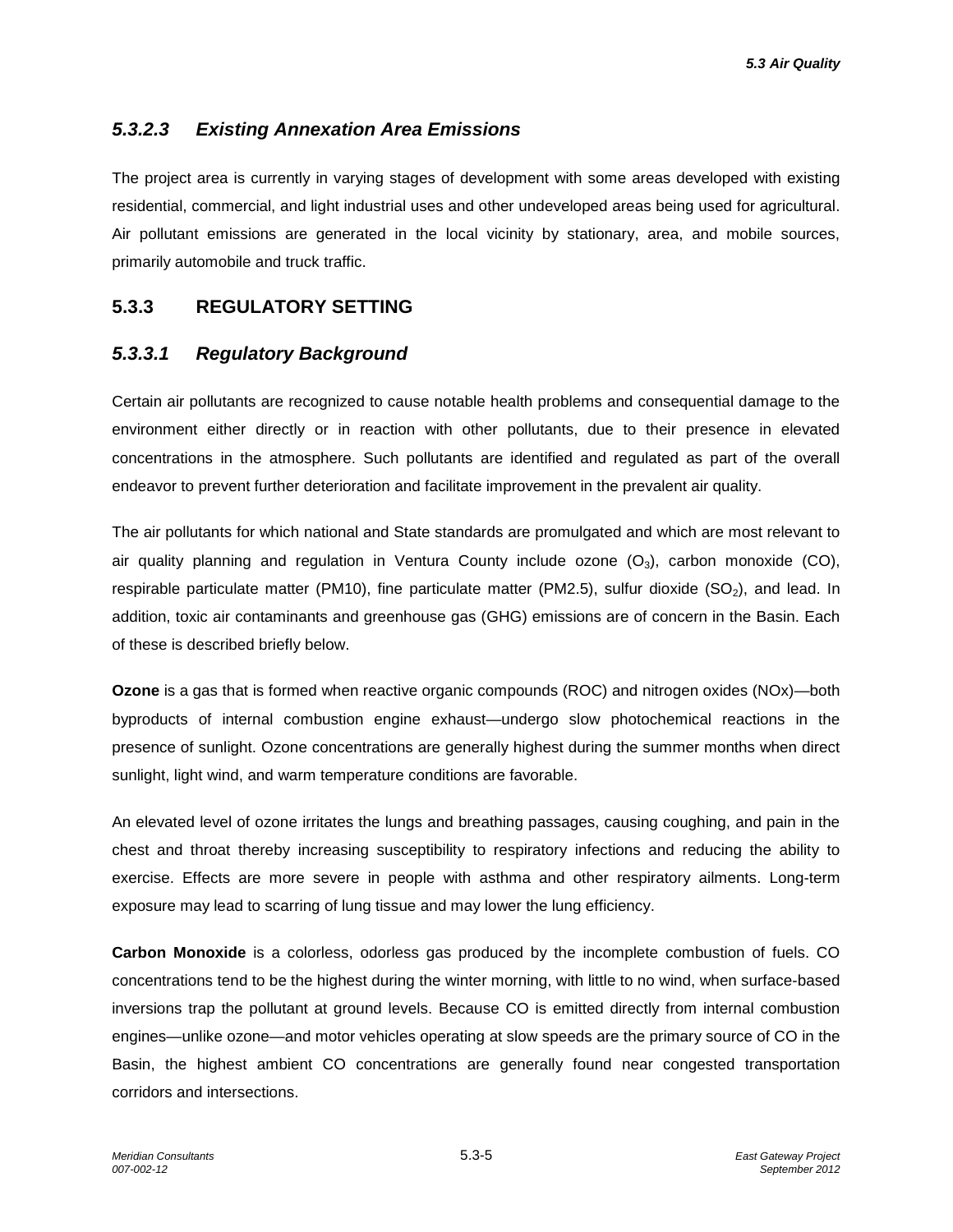Elevated concentrations of CO weaken the heart's contractions and lower the amount of oxygen carried by the blood. It is especially dangerous for people with chronic heart disease. Inhalation of moderate levels of carbon monoxide can cause nausea, dizziness, and headaches, and can be fatal at high concentrations.

**Respirable Particulate Matter** (PM<sub>10</sub>) and **Fine Particulate Matter** (PM<sub>2.5</sub>) consist of extremely small, suspended particles or droplets 10 microns and 2.5 microns or smaller in diameter. Some sources of particulate matter, like pollen and windstorms, are naturally occurring. In agricultural areas such as Ventura County, large amount of airborne particulates are generated by plowing and other fieldwork. However, in populated areas, most particulate matter is caused by road dust, diesel soot, combustion products, abrasion of tires and brakes, and construction activities.

The human body naturally prevents the entry of larger particles into the body. However,  $PM_{10}$  and even smaller PM $_{2.5}$  are trapped in the nose, throat, and upper respiratory tract. These small particulates enter the body and could potentially aggravate existing heart and lung diseases, change the body's defenses against inhaled materials, and damage lung tissue. The elderly, children, and those with chronic lung or heart disease are most sensitive to  $PM_{10}$  and  $PM_{2.5}$ . Lung impairment can persist for two to three weeks after exposure to high levels of particulate matter. Some types of particulate could become toxic after inhalation due to the presence of certain chemicals and their reaction with internal body fluids.

**Nitrogen Dioxide** (NO<sub>2</sub>) is a byproduct of fuel combustion. The principal form of nitrogen oxide produced by combustion is nitric oxide (NO), which reacts quickly to form  $NO<sub>2</sub>$ , creating the mixture of NO and NO<sub>2</sub> commonly called NO<sub>x</sub>. NO<sub>2</sub> absorbs blue light and the result is a brownish-red cast to the atmosphere and reduced visibility. NO<sub>2</sub> also contributes to the formation of  $PM_{10}$ .

Major sources of NOx include power plants, large industrial facilities and motor vehicles. Nitrogen oxides irritate the nose and throat. It increases susceptibility to respiratory infections, especially in people with asthma. The principal concern of NOx is its function as a precursor to the formation of ozone.

**Sulfur Dioxide** (SO<sub>2</sub>) is a colorless, extremely irritating gas or liquid. It enters the atmosphere as a pollutant mainly because of burning high sulfur-content fuel oils and coal, and from chemical processes occurring at chemical plants and refineries.

Major sources of  $SO<sub>2</sub>$  include power plants, large industrial facilities, diesel vehicles, and oil-burning residential heaters. Emissions of sulfur dioxide aggravate lung diseases, especially bronchitis. It also constricts the breathing passages, especially in asthmatics and people involved in moderate to heavy exercise. Sulfur dioxide potentially causes wheezing, shortness of breath, and coughing. High levels of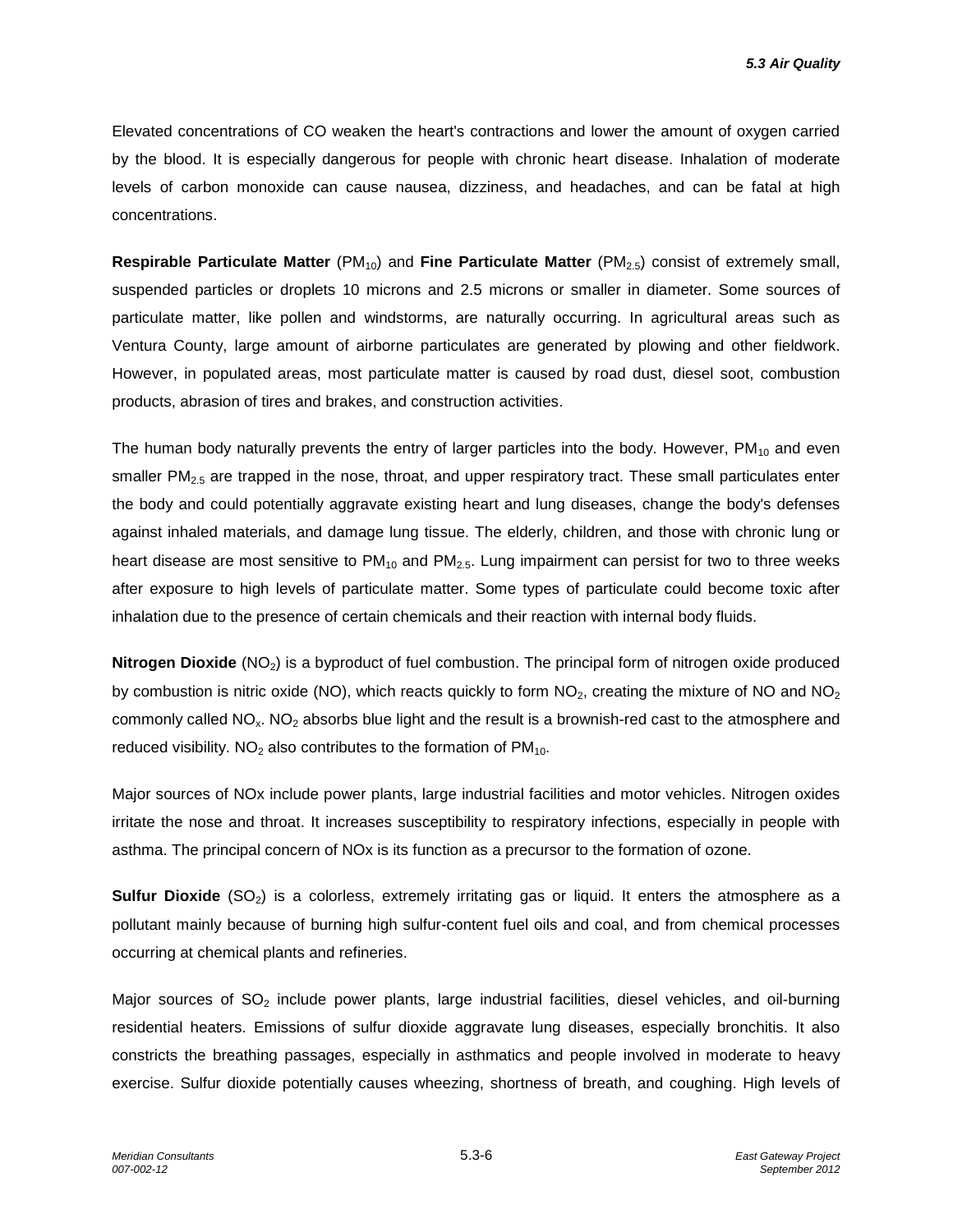particulate appear to worsen the effect of sulfur dioxide, and long-term exposures to both pollutants leads to higher rates of respiratory illness.

**Lead** occurs in the atmosphere as particulate matter. The combustion of leaded gasoline is the primary source of airborne lead in the Basin. The use of leaded gasoline is no longer permitted for on-road motor vehicles so most combustion lead emissions are associated with off-road vehicles such as racecars. Other sources of lead include the manufacturing and recycling of batteries, paint, ink, ceramics, ammunition, and secondary lead smelters.

Lead affects the brain and other parts of the body's nervous system. Exposure to lead in very young children impairs the development of the nervous system, kidneys, and blood forming processes in the body.

**Toxic Air Contaminants** (TACs) refer to a diverse group of air pollutants that can affect human health but have not had ambient air quality standards established for them. This is not because they are fundamentally different from the pollutants discussed above, but because their effects tend to be local rather than regional.

## *5.3.3.2 Federal*

#### **Federal Clean Air Act**

The federal Clean Air Act (CAA) establishes national ambient air quality standards (NAAQS) for atmospheric pollutants. Under the CAA, the U.S. Environmental Protection Agency (U.S. EPA) is responsible for setting and enforcing the NAAQS. It regulates emission sources that are under the exclusive authority of the federal government, such as aircraft, ships, and certain locomotives. The U.S. EPA also has jurisdiction over emissions sources outside state waters (outer continental shelf) and establishes various emissions standards for vehicles sold in states other than California. **Appendix 5.3** to this EIR includes the NAAQS currently in effect for each of the criteria pollutants.

As part of its enforcement responsibilities under the CAA, the U.S. EPA requires each state with nonattainment areas to prepare and submit a State Implementation Plan (SIP) that demonstrates the means to attain the NAAQS. The SIP must integrate federal, state, and local plan components and regulations to identify specific measures to reduce pollution, using a combination of performance standards and market-based programs within the timeframe identified in the SIP.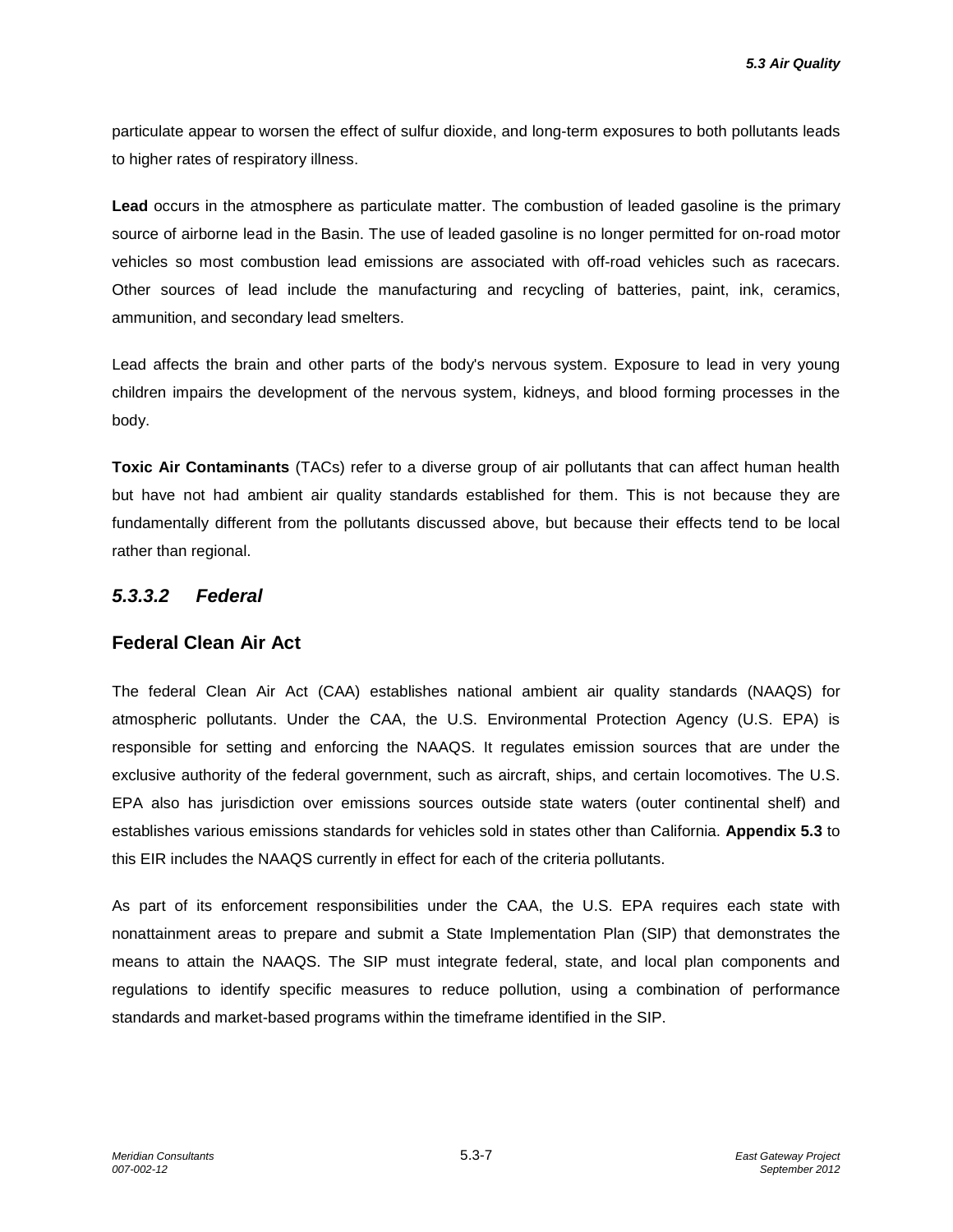#### *5.3.3.3 State*

#### **California Clean Air Act**

The California Clean Air Act (CCAA) requires all areas of the state to achieve and maintain the California Ambient Air Quality Standards (CAAQS) by the earliest practicable date. The California Air Resources Board (ARB), a part of the California Environmental Protection Agency, is responsible for the coordination and administration of both federal and state air pollution control programs within California. In this capacity, the ARB conducts research, sets the CAAQS, compiles emission inventories, develops suggested control measures, provides oversight of local programs, and prepares the SIP. The ARB establishes emissions standards for motor vehicles sold in California, consumer products (such as hair spray, aerosol paints, and barbecue lighter fluid), and various types of commercial equipment. It also sets fuel specifications to further reduce vehicular emissions. **Appendix 5.3** to this EIR includes the CAAQS currently in effect for each of the criteria pollutants as well as other pollutants recognized by the state. As shown in **Appendix 5.3**, the CAAQS includes more stringent standards than the national ambient air quality standards.

#### **Title 24 Energy Efficiency Standards**

Although not originally intended to specifically reduce air pollutant emissions, California Code of Regulations (CCR) Title 24 Part 6: California's Energy Efficiency Standards for Residential and Nonresidential Buildings was first adopted in 1978 in response to a legislative mandate to reduce California's energy consumption. Since then, Title 24 has been amended with a recognition that energyefficient buildings require less electricity and reduce fuel consumption, which in turn decreases GHG emissions. The current 2010 Title 24 standards (effective as of January 1, 2011) were adopted to respond, amongst other reasons, to the requirements of Assembly Bill 32. Specifically, new development projects constructed in California after January 1, 2011 are subject to the mandatory planning and design, energy efficiency, water efficiency and conservation, material conservation and resources efficiency, and environmental quality measures of the California Green Building Standards ("CALGreen") Code.<sup>[3](#page-7-0)</sup>

#### *5.3.3.4 Local*

#### **Ventura County Air Pollution Control District**

The City of Santa Paula is located within the South Central Coast Air Basin (Basin), which includes all of Ventura, Santa Barbara, and San Luis Obispo Counties. The Ventura County Air Pollution Control District (VCAPCD) is the agency principally responsible for comprehensive air pollution control in the Ventura

<span id="page-7-0"></span><sup>-</sup>3 24 CCR Part 11.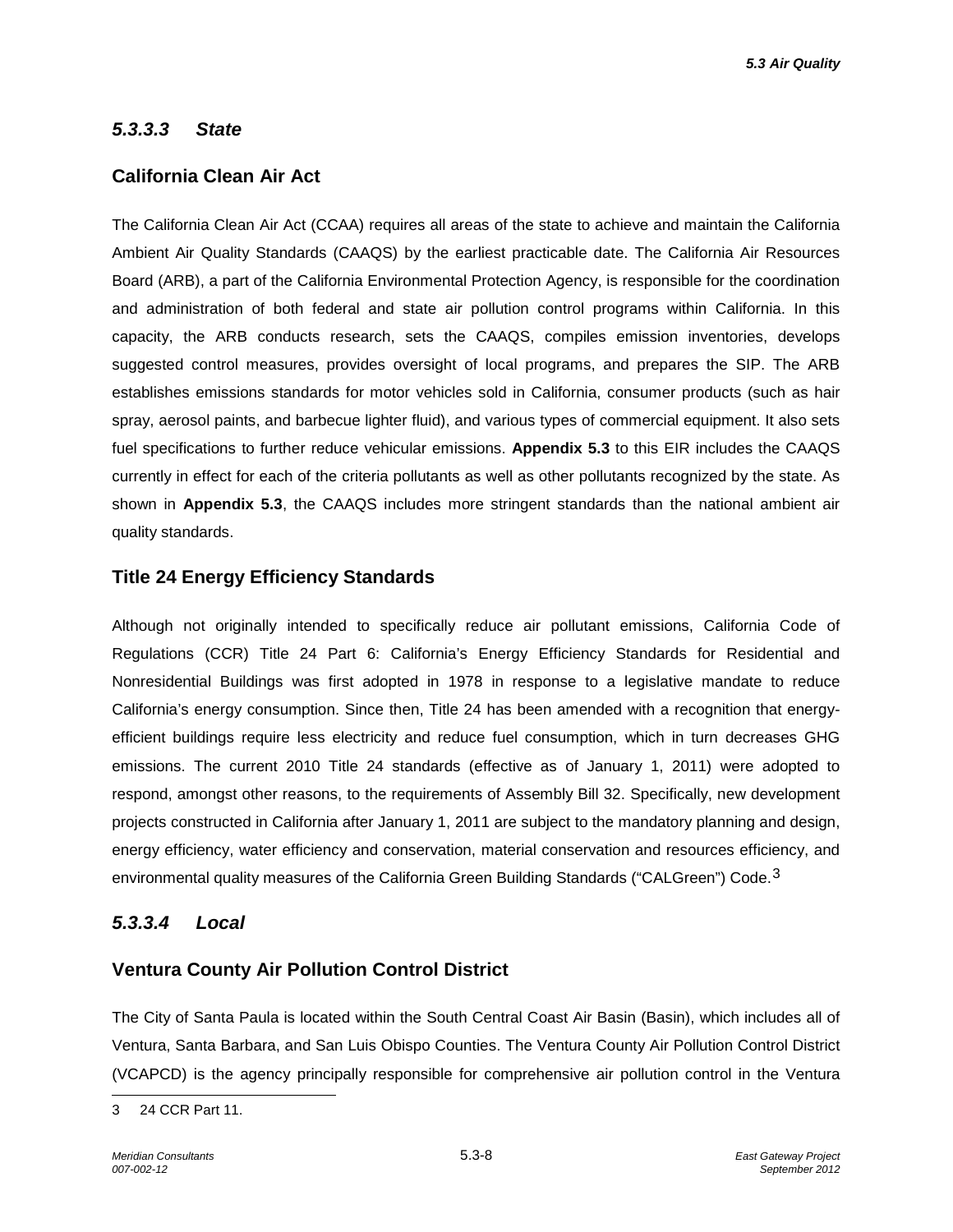County portion of the Basin. To that end, the VCAPCD, a regional agency, works directly with the Southern California Association of Governments (SCAG), the Ventura County Transportation Commission, and local governments, and cooperates actively with all state and federal government agencies. The VCAPCD develops rules and regulations, establishes permitting requirements, inspects emissions sources, and enforces such measures though educational programs or fines, when necessary.

#### *Air Quality Management Plan*

The VCAPCD is directly responsible for reducing emissions from stationary (area and point), mobile, and indirect sources. It has responded to this requirement by preparing a series of Air Quality Management Plans (AQMPs). The most recent of these was adopted by the Governing Board of the VCAPCD in 2008. This AQMP, referred to as the 2007 AQMP, was prepared to comply with the federal and State Clean Air Acts and amendments, to accommodate growth, to reduce the high pollutant levels of pollutants in the Basin, to meet federal and State air quality standards, and to minimize the fiscal impact that pollution control measures have on the local economy. It identifies the control measures that will be implemented to reduce major sources of pollutants. These planning efforts have substantially decreased the population's exposure to unhealthful levels of pollutants, even while substantial population growth has occurred within the County.

The future air quality levels projected in the 2007 AQMP are based on several assumptions. For example, the VCAPCD assumes that general new development within the County will occur in accordance with population growth and transportation projections identified by County staff.

## *VCAPCD Rule Rules and Regulations*

As stated above, the VCAPCD develops rules and regulations and establishes permitting requirements for specific pollutant sources. These rules and regulations implement the air pollution control strategies of the AQMP. A number of rules are applicable to the existing uses within the East Gateway Project Area. These and other rules would be applicable to the uses proposed and envisioned for the East Gateway Project. Chief among these is VCAPCD Rule 55 for the control of fugitive dust associated with man-made conditions such as disturbed surface areas, bulk material handling, earth-moving, construction, demolition, storage piles, unpaved roads, track-out, or off-field agricultural operations. VCAPCD Rule 50, Opacity and VCAPCD Rule 51, Nuisance are applicable to emissions generated by construction-related and operational activities. VCAPCD Rules, 50, 51, and 55 are applicable to all development under the East Gateway Project. Other rules would be applicable to the individual operational sources that could occur within the East Gateway Project Area.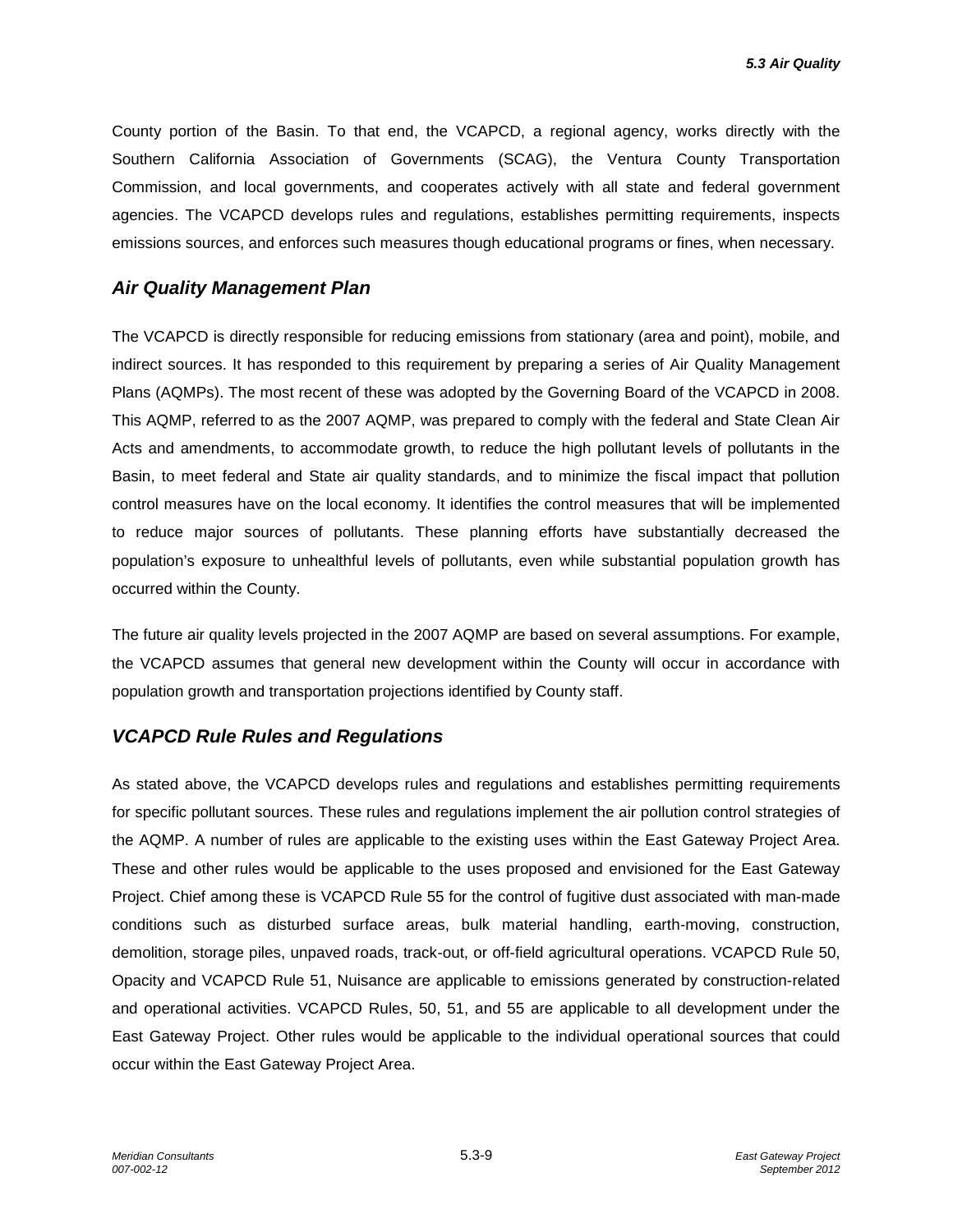### *Ventura County Air Quality Assessment Guidelines*

Although the VCAPCD is responsible for regional air quality planning efforts, it does not have the authority to directly regulate the air quality issues associated with plans and new development projects within the County. Instead, the VCAPCD has used its expertise and prepared the Ventura County Air Quality Assessment Guidelines to indirectly address these issues in accordance with the projections and programs of the AQMP. The purpose of the Ventura County Air Quality Assessment Guidelines is to assist Lead Agencies, as well as consultants, project proponents, and other interested parties, in evaluating potential air quality impacts of projects and plans proposed in the Basin. Specifically, the Ventura County Air Quality Assessment Guidelines explains the procedures that the VCAPCD recommends be followed during environmental review processes required by *California Environmental Quality Act* (CEQA). The Ventura County Air Quality Assessment Guidelines provides direction on how to evaluate potential air quality impacts, how to determine whether these impacts are significant, and how to mitigate these impacts. The VCAPCD intends that by providing this guidance, the air quality impacts of plans and development proposals will be analyzed accurately and consistently throughout the County, and adverse impacts will be minimized.

### **City of Santa Paula**

Local jurisdictions, such as the City of Santa Paula, have the authority and responsibility to reduce air pollution through its police powers and decision-making authority. Specifically, the City is responsible for the assessment and mitigation of air emissions resulting from its land use decisions. The City of Santa Paula is also responsible for the implementation of transportation control measures as outlined in the AQMP. Examples of such measures include bus turnouts, energy-efficient streetlights, and synchronized traffic signals.

#### *General Plan*

## **Conservation and Open Space Element**

Pursuant to the Government Code, $4$  the Santa Paula General Plan Conservation and Open Space Element<sup>[5](#page-9-1)</sup> identifies and plans for the open space and natural resources that are available in the Santa Paula planning area and addresses the legal mandates and requirements for natural resources. Air quality is considered a natural resource and this is addressed in the Conservation and Open Space Element.

-

<span id="page-9-0"></span><sup>4</sup> Government Code § 65302(d).

<span id="page-9-1"></span><sup>5</sup> Santa Paula General Plan Open Space and Conservation Element.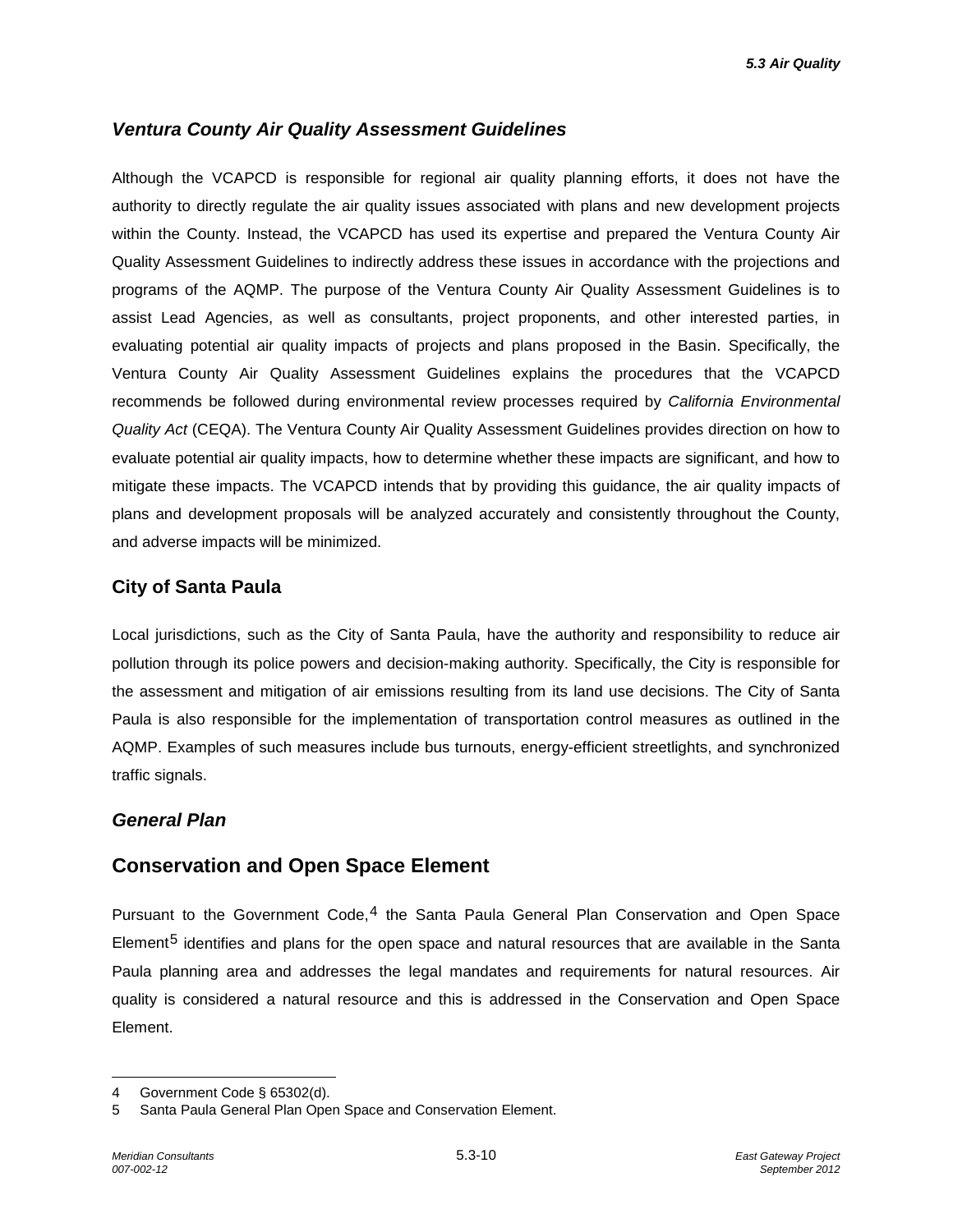The Conservation and Open Space Element provides the following goals, objectives and policies that are applicable to the East Gateway Project regarding air quality:

**Goals** 

| Goal 4.1 | The improvement and protection of air quality should be encouraged and |  |  |  |  |  |
|----------|------------------------------------------------------------------------|--|--|--|--|--|
|          | supported.                                                             |  |  |  |  |  |

#### **Objectives**

Objective 4(a) Support regional efforts to improve air quality.

Policies

| Policy4.a.a  | Work with the Ventura County Air Pollution Control District, as<br>the regional authority governing air quality, to implement and<br>carry out their policies. |
|--------------|----------------------------------------------------------------------------------------------------------------------------------------------------------------|
| Policy 4.b.b | Review individual development projects to ensure that air quality<br>control measures are incorporated to the greatest extent<br>possible.                     |

## *Municipal Code*

The City of Santa Paula Municipal Code (SPMC)<sup>[6](#page-10-0)</sup> provides regulations to control air emissions by transportation control measures that save vehicle miles driven through alternative modes of transportation that will aide in reducing pollution. This ordinance requires employers of 50 to 99 people to provide information on alternative transportation to work instead of the single occupant vehicle used by most people. Employers of 100 or more workers will have to provide the aforementioned information plus other more substantial measures, such as reserved vanpool spaces, bike lockers, and showers, etc.

## **5.3.4 THRESHOLDS OF SIGNIFICANCE**

In order to assist in determining whether a project would have a significant effect on the environment, the CEQA identifies criteria for conditions that may be deemed to constitute a substantial or potentially substantial adverse change in physical conditions. Specifically, Appendix G of the *State CEQA Guidelines* (Environmental Checklist Form) lists the following thresholds, under which a project may be deemed to have a significant impact on agricultural resources if it would:

<span id="page-10-0"></span><sup>-</sup>6 SPMC § 16.108.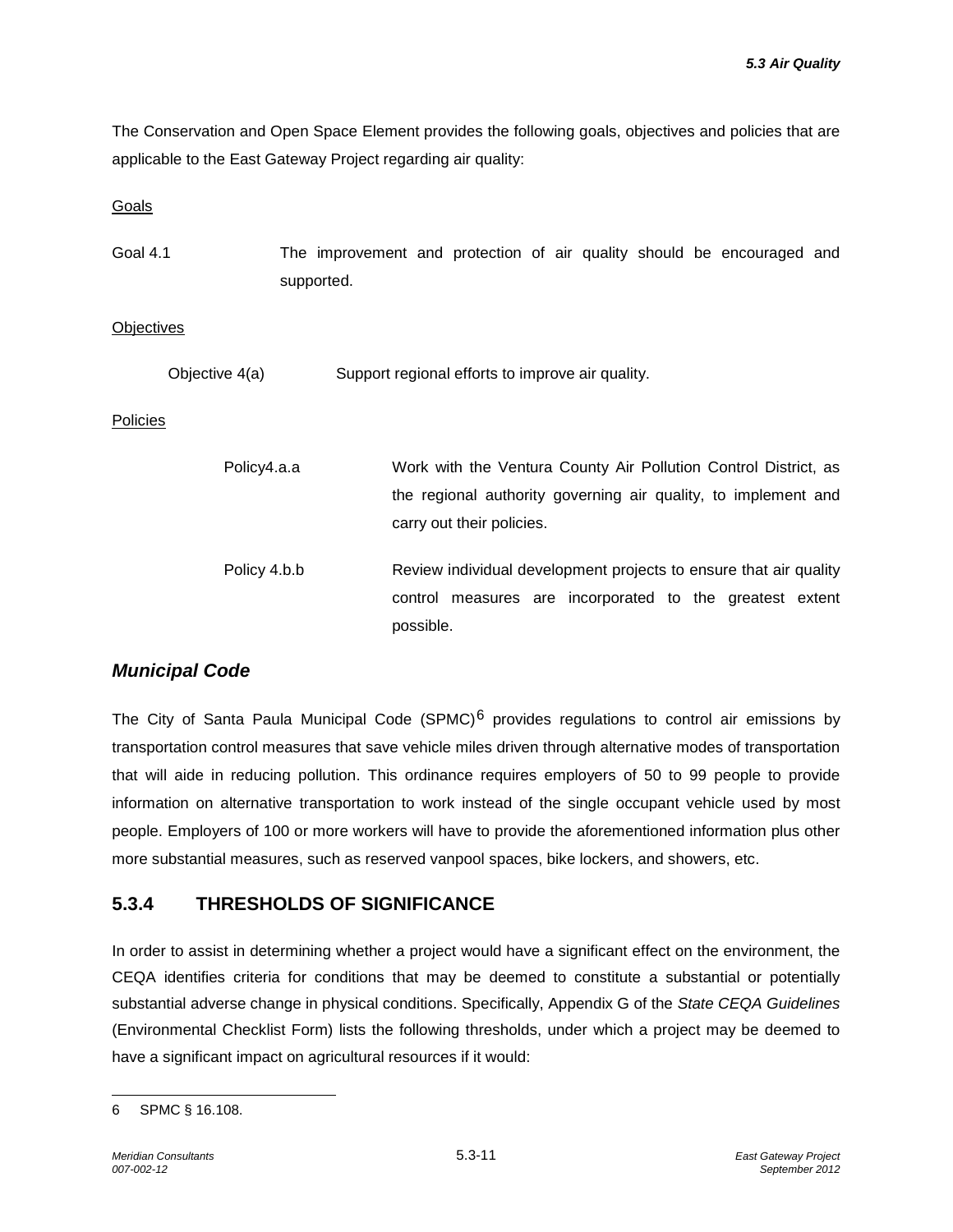- Conflict with or obstruct implementation of the applicable air quality plan?
- Violate any air quality standard or contribute substantially to an existing or projected air quality violation?
- Result in a cumulatively considerable net increase of any criteria pollutant for which the project region is non-attainment under an applicable federal or state ambient air quality standard (including releasing emissions that exceed quantitative thresholds for ozone precursors)?
- Expose sensitive receptors to substantial pollutant concentrations?
- Create objectionable odors affecting a substantial number of people?

In accordance with CEQA and the CEQA review process, the City of Santa Paula assesses the air quality impacts of new development projects, requires mitigation of potentially significant air quality impacts by conditioning discretionary permits and monitors and enforces implementation of such mitigation. The City does not, however, have the expertise to develop plans, programs, procedures, and methodologies to ensure that air quality within the City and region will meet federal and state standards. Instead, the City relies upon the expertise of the VCAPCD and utilizes the Ventura County Air Quality Assessment Guidelines as the guidance document for the environmental review of plans and development proposals within its jurisdiction.

The thresholds discussed below are currently recommended by the VCAPCD in the Ventura County Air Quality Assessment Guidelines to translate the State CEQA Guidelines thresholds into numerical values or performance standards.

#### *Criteria to Determine Consistency with the AQMP*

For general development projects, the VCAPCD recommends that consistency with the current AQMP be determined by comparing the population generated by the project to the population projections used in the development of the AQMP. Inconsistency with these projections could jeopardize attainment of the air quality conditions projected in the AQMP and is considered a significant impact.

# *Criteria to Identify a Violation of Air Quality Standards or a Substantial Contribution to an Air Quality Violation*

#### **Construction Period Emissions**

Construction–related activities are generally short-term in duration, and the VCAPCD does not recommend any thresholds of significance for their associated emissions. Instead, the VCAPCD bases the determination of significance on a consideration of the control measures to be implemented. If all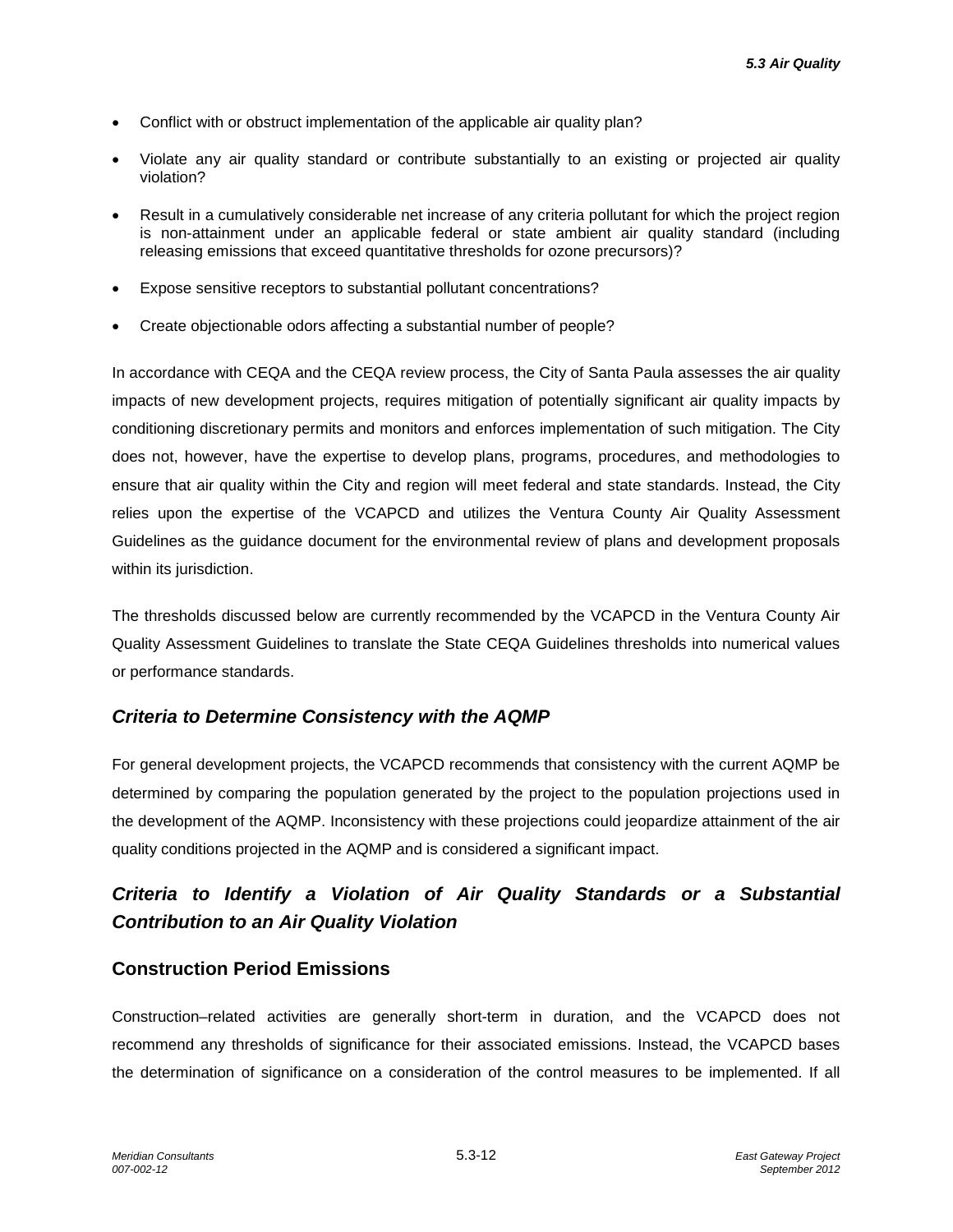appropriate emissions control measures recommended by the Ventura County Air Quality Assessment Guidelines are implemented for a project, then construction emissions are not considered significant.

## **Operational Emissions – Daily Regional Emissions of ROC and NOx**

The VCAPCD currently recommends that projects located everywhere in Ventura County outside of the Ojai Planning Area with operational emissions that exceed any of the following emissions thresholds should be considered significant:

- 25.0 pounds per day of ROC
- 25.0 pounds per day of NOx

### *Criteria to Identify a Cumulatively Considerable Net Increase in Criteria Pollutants*

The VCAPCD recommends that any operational emissions from individual projects that exceed the project-specific thresholds of significance identified above be considered cumulatively considerable. These thresholds apply to individual development projects only; they do not apply to the emissions generated by related projects. The VCAPCD neither recommends quantified analyses of the emissions generated by a set of cumulative development projects nor provides thresholds of significance to be used to assess the impacts associated with these emissions.

# *Criteria to Evaluate the Exposure of Sensitive Receptors to Substantial Pollutant Concentrations*

The VCAPCD currently recommends that impacts to sensitive receptors be considered significant when localized CO concentrations at sensitive receptors located near congested intersections exceed the national or State ambient air quality standards. These thresholds would also apply to the contribution of emissions associated with cumulative development.

## **5.3.5 PROJECT IMPACTS**

The environmental impact analysis presented below is based on determinations made in the Notice of Preparation (NOP) for issues that were determined to be potentially significant with mitigation incorporated, or for issues identified by reviewing agencies, organizations, or individuals commenting on the NOP who made a reasonable argument that the issue was potentially significant (see **Responses to NOP**, **Appendix 1.0**).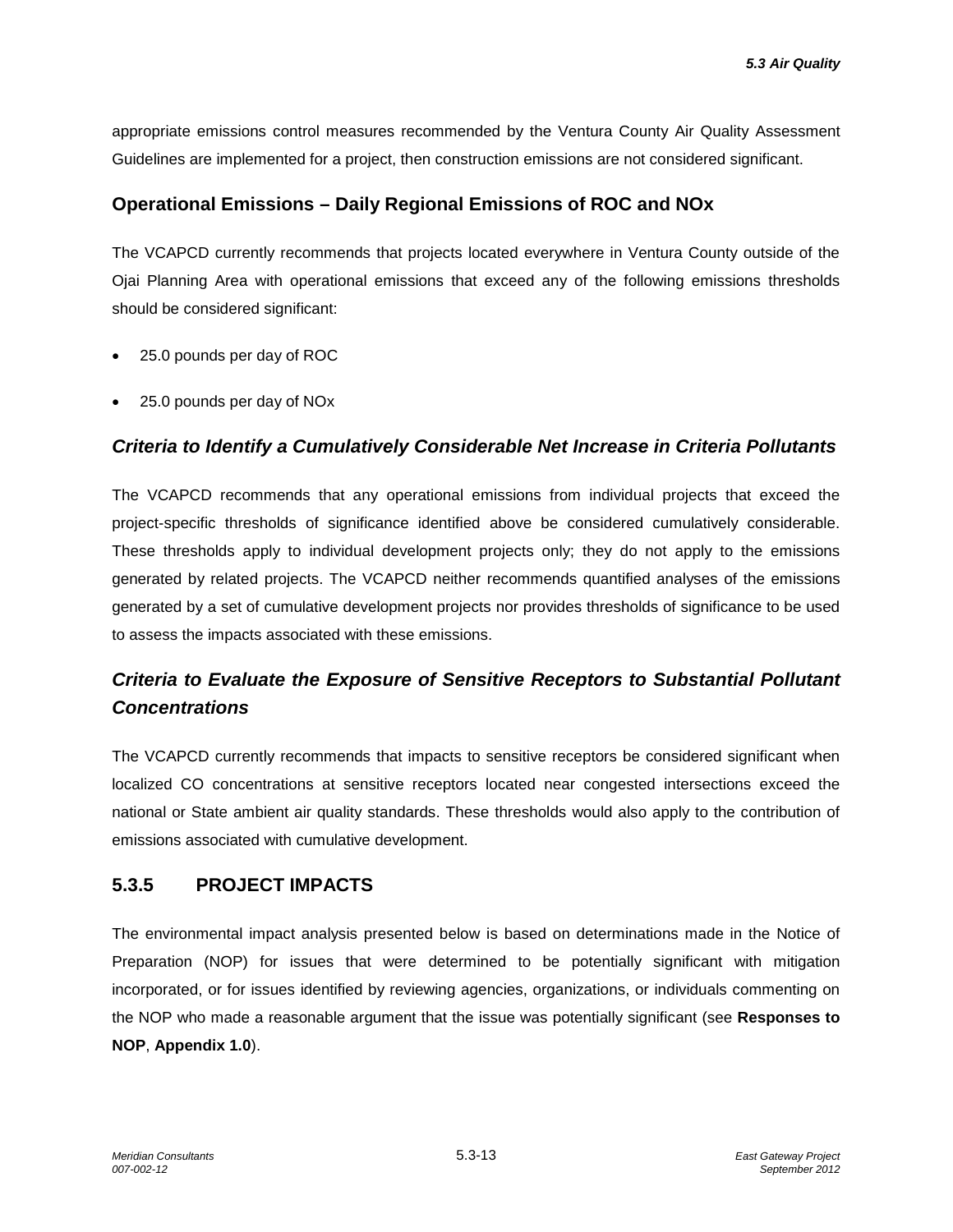# *5.3.5.1 Conflict with or obstruct implementation of the applicable air quality plan?*

## *Impacts*

The 2007 AQMP, discussed previously, was prepared to reduce the high levels of pollutants within Ventura County, return clean air to the region, and minimize the impact on the economy. Projects that are considered consistent with the AQMP would not interfere with attainment because they were included in the projections utilized in the formulation of the AQMP.

The projections in the 2007 AQMP are based on residential population growth within the various growth and non-growth areas of the County. The proposed project does not include any new residential uses and would not result in the direct growth of population within the Santa Paula Growth Area.

Urban development of this nature and intensity would also require the extension of urban infrastructure, including water and sewer service, and include improvements to existing roadways. The lack of these urban services is currently an impediment to growth within the project area. The water and sewer improvements required to provide service to the project area are identified in the City's adopted water and sewer master plans and these improvements have been planned to serve the project area and the approved East Area 1 Specific Plan Area located immediately to the north of the East Gateway Project Area.

Based on this information, the growth under the proposed project is planned for in the Santa Paula General Plan, would not conflict with the 2007 AQMP and, as such, would not jeopardize attainment of state and national ambient air quality standards in Ventura County. This would be a less than significant impact.

# *Mitigation Measures*

No mitigation is required.

# *Residual Impacts*

Impacts would be less than significant.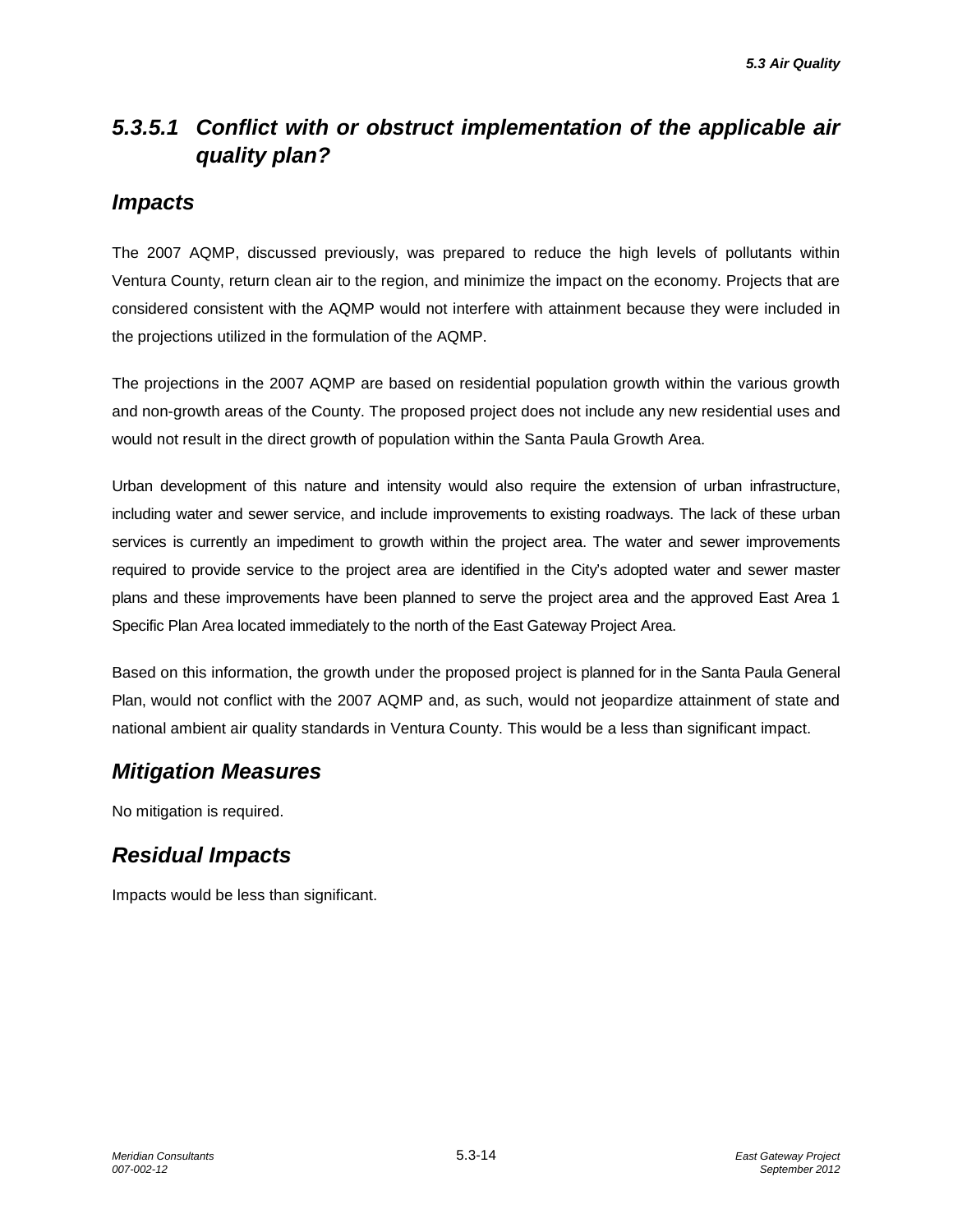# *5.3.5.2 Violate any air quality standard or contribute substantially to an existing or projected air quality violation?*

# *Impacts*

## **Construction Period Emissions**

Development of the East Gateway Specific Plan area and the other parcels within the annexation area would generate air pollutant emissions during the construction phases of development. As discussed previously in this EIR section, construction–related activities are generally short-term in duration and the VCAPCD does not recommend any thresholds of significance for construction-related emissions. Instead, the VCAPCD bases the determination of significance on a consideration of the control measures to be implemented. If all appropriate emissions control measures recommended in the Ventura County Air Quality Assessment Guidelines relating to construction activities are implemented for a project, then construction emissions are not considered significant. Conversely, if all of the appropriate emissions control measures recommended by the VCAPCD are not implemented, then construction emissions are considered significant.

Examples of fugitive dust emissions control measures are identified in **Table 5.3-3, Examples of Construction-Related Fugitive Dust Emissions Control Measures**. Measures are also recommended to reduce the combustion-related emissions generated by construction equipment. The control efficiency of these measures would vary depending upon the size of the engine and the year that the equipment was manufactured.

## **Operational Emissions – Daily Regional Emissions of ROC and NOx**

Operational emissions generated by both stationary and mobile sources would result from normal day-today activities within the annexation area after occupation. Stationary area source emissions would be generated by the consumption of natural gas for space and water heating devices, the operation of landscape maintenance equipment, and the occasional application of architectural coatings. Mobile emissions would be generated by the motor vehicles traveling to and from the annexation area.

The analysis of daily operational emissions has been prepared utilizing the California Emissions Estimator Model (CalEEMod v. 2011.1.1) recommended by the VCAPCD and the conservative assumption that the East Gateway Specific Plan area would be completed and fully operational by 2015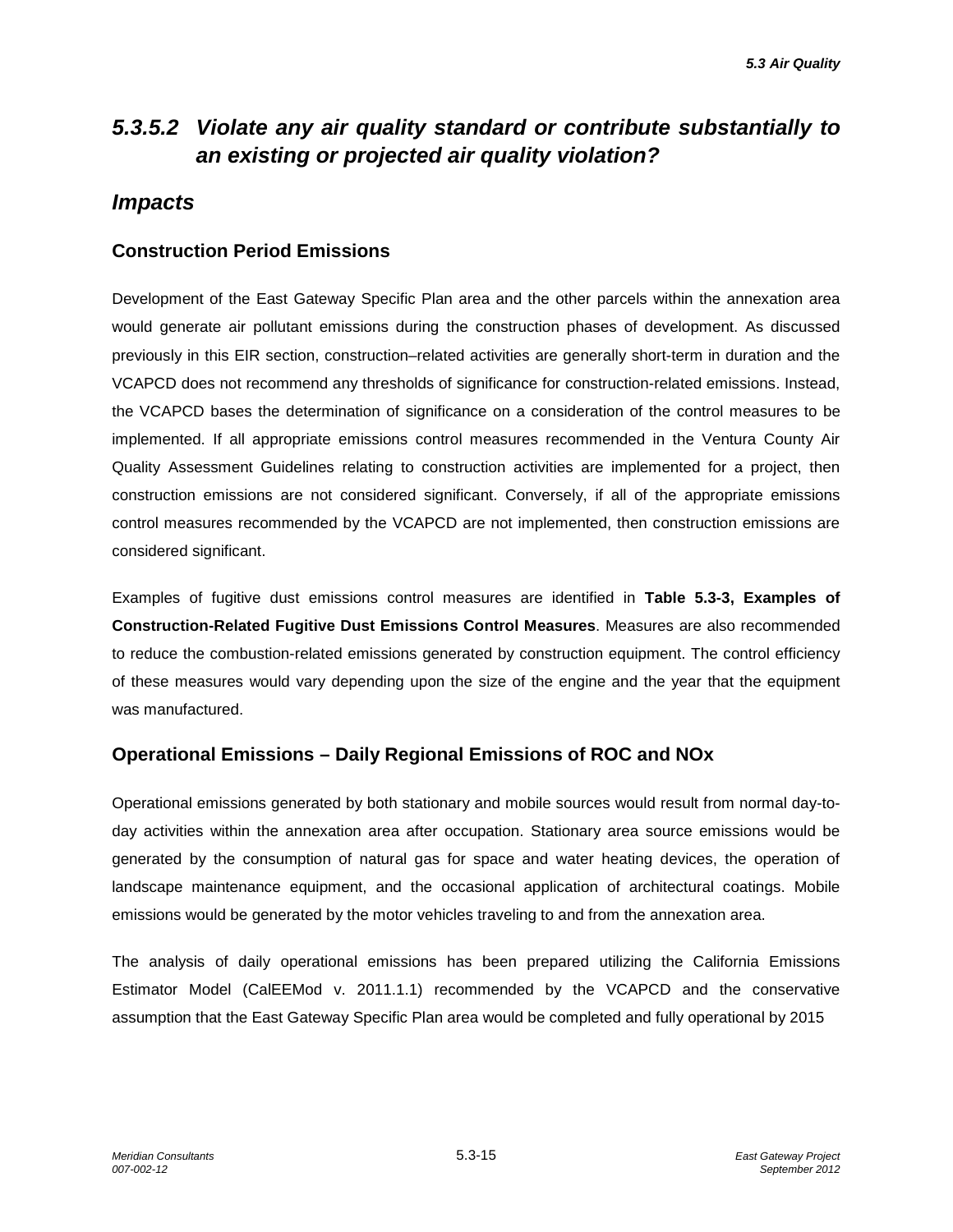| Table 5.3-3                                                                      |
|----------------------------------------------------------------------------------|
| <b>Examples of Construction-Related Fugitive Dust Emissions Control Measures</b> |

| <b>Emissions Source</b>              | <b>Control Measure</b>                                                                                                                                                                  | <b>PM<sub>10</sub> Control</b><br><b>Efficiency</b> |
|--------------------------------------|-----------------------------------------------------------------------------------------------------------------------------------------------------------------------------------------|-----------------------------------------------------|
| Active demolition and debris removal | Apply water every 4 hours to the area within 100<br>feet of a structure being demolished to reduce<br>vehicle trackout.                                                                 | 36%                                                 |
| Trackout                             | Use a gravel apron, 25 feet long by road width, to<br>reduce mud/dirt trackout from unpaved truck exit<br>routes.                                                                       | 46%                                                 |
| Post-demolition stabilization        | Apply dust suppressants (e.g., polymer emulsion)<br>to disturbed areas upon completion of demolition.                                                                                   | 84%                                                 |
| Demolition activities                | Apply water to disturbed soils after demolition is<br>completed or at the end of each day of cleanup.                                                                                   | 10%                                                 |
| Demolition activities                | Prohibit demolition activities when wind speeds<br>exceed 25 mph.                                                                                                                       | 98%                                                 |
| <b>Construction activities</b>       | Apply water every 3 hours to disturbed areas within<br>a construction site.                                                                                                             | 61%                                                 |
| Scraper loading and unloading        | Require minimum soil moisture of 12% for<br>earthmoving by use of a moveable sprinkler system<br>of a water truck. Moisture content can be verified<br>by lab sample or moisture probe. | 69%                                                 |
| Construction traffic                 | Limit on-site vehicle speeds on unpaved roads to<br>$15$ mph.                                                                                                                           | 57%                                                 |
| <b>Construction traffic</b>          | Apply chemical dust suppressants to unpaved<br>parking areas.                                                                                                                           | 84%                                                 |
| Grading                              | Replace ground cover in disturbed areas as quickly<br>as possible.                                                                                                                      | 5%                                                  |
| Grading                              | All trucks hauling dirt, sand, soil, or other loose<br>materials are to be tarped with a fabric cover and<br>maintain a freeboard height of 12 inches.                                  | 91%                                                 |
| Storage piles                        | Install 3-sided enclosures with 50% porosity for<br>storage piles.                                                                                                                      | 75%                                                 |
| Storage piles                        | Water the storage pile by hand at a rate of 1.4<br>gallons per hour-yard, or apply cover when wind<br>events are declared.                                                              | 90%                                                 |

*Source: South Coast Air Quality Management District, 2012.*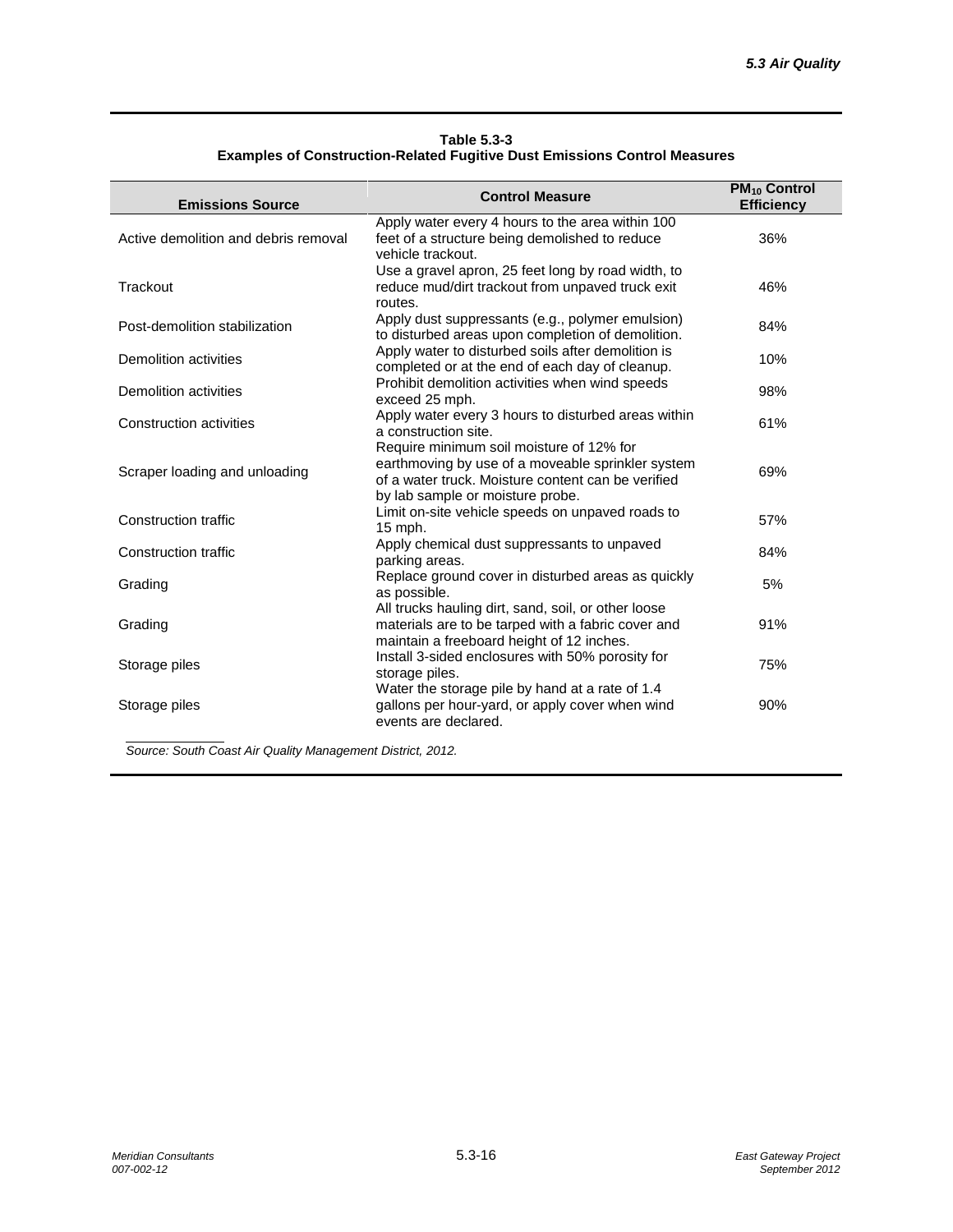(development in years later than 2015 may result in lower emissions).[7](#page-16-0) **Table 5.3-4, Estimated Operational Emissions – East Gateway Specific Plan** shows the emissions that would be generated under Alternatives 1 and 2. As shown, the East Gateway Specific Plan would generate average daily operational emissions that exceed the thresholds of significance recommended by the VCAPCD. This would be a significant impact.

No actual development plans are proposed at this time for the remaining portions of the East Gateway Project area. For the purpose of disclosure, **Table 5.3-5, Estimated Operational Emissions – East Gateway Project Area** shows the emissions that could be generated by land uses envisioned for the East Gateway Project area parcels assuming that these areas would be developed consistent with the zoning designations for the area and fully operational by 2020. As shown, the complete development of the East Gateway Project area could generate average daily operational emissions that exceed the thresholds of significance recommended by the VCAPCD. Overall, this could be a significant impact. However, individual development projects would be evaluated by the City of Santa Paula to determine if they generate operational emissions that exceed the VCAPCD's recommended thresholds of significance. Projects that generate emissions in excess of the thresholds would be required to implement mitigation measures to reduce their potentially significant operational air quality impacts.

For the purpose of disclosure, **Table 5.3-6, Estimated Operational Emissions – East Gateway Project**  shows the total operational emissions that could be generated by all of the land uses envisioned under the overall East Gateway Project. As shown, the complete development of the annexation areas under the East Gateway Project would generate average daily operational emissions that exceed the thresholds of significance recommended by the VCAPCD. Overall, this could be a potentially significant impact.

<span id="page-16-0"></span><sup>-</sup>7 The trip generation numbers in the air quality appendix materials are slightly different than those identified for the project in Table 9 of the project traffic report. The traffic report identifies an overall generation of 20,982 average daily trips (ADT) for the East Gateway Project. However, the air quality analysis calculates the emissions for the East Gateway Specific Plan and remainder of the annexation area separately so that the EIR can identify the impacts of the Specific Plan action assuming a buildout of 2015 as well as the necessary mitigation for this component of the overall project. The emissions for the remainder of the annexation area were calculated separately since this area assumes a longer term buildout and there are no specific development proposals for this area at this time. The analysis assumes a buildout year of 2020 for the remainder of the annexation area.

The air quality analysis provides the same trip reduction credit for walk/bicycle trips as the traffic report by modifying the trip generation rate to discount these trips. The analysis does not, however, modify the trip rates to eliminate pass-by trips. The walk/bicycle trip reduction credit removes vehicles from the roadways, but pass-by trips would still access the uses within the project site and there would be minor emissions associated with the internal traffic circulation as well as start and stop emissions. The pass-by credit is addressed within in the CalEEMod inputs and calculations. The pass-by percentage that was programmed into the CalEEMod files is the same as those assumed in the traffic report. Therefore, the air quality analysis ADT numbers for the project are consistent with those identified in the traffic report prior to any reduction for pass-by trips. For example, the shopping center uses within the Specific Plan area would generate 11,980 ADT (CalEEMod calculates 11,981) prior to the pass-by trip credit. The business park and shopping uses within the Specific Plan area would generate 4,852 ADT prior to the pass-by credit.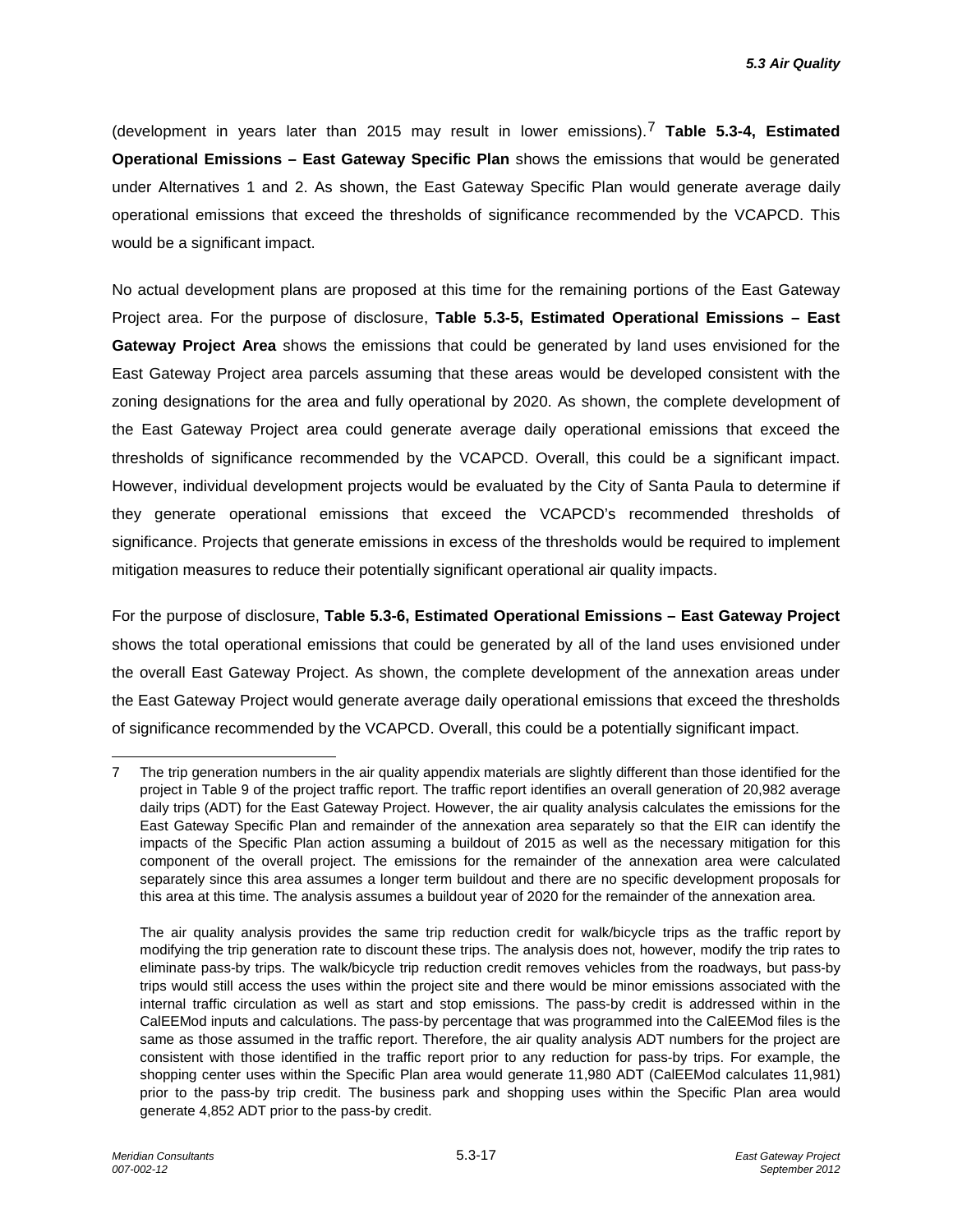| <b>Emissions Source</b>                                   | <b>Emissions in Pounds Per Day</b> |       |                       |            |           |            |  |  |
|-----------------------------------------------------------|------------------------------------|-------|-----------------------|------------|-----------|------------|--|--|
|                                                           | <b>ROC</b>                         | CO    | <b>NO<sub>x</sub></b> | <b>SOx</b> | $PM_{10}$ | $PM_{2.5}$ |  |  |
| <u> Alternative 1 – Regional Retail Center</u>            |                                    |       |                       |            |           |            |  |  |
| Area Sources                                              | 8.60                               | 0.00  | 0.00                  | 0.00       | 0.00      | 0.00       |  |  |
| <b>Energy Sources</b>                                     | 0.02                               | 0.16  | 0.13                  | 0.00       | 0.01      | 0.01       |  |  |
| Mobile Sources                                            | 52.60                              | 80.52 | 402.39                | 0.67       | 78.80     | 5.59       |  |  |
| <b>Total Emissions</b>                                    | 61.22                              | 80.68 | 402.52                | 0.67       | 78.81     | 5.60       |  |  |
| <b>VCAPCD Thresholds</b>                                  | 25.00                              | 25.00 | NT                    | NT         | NT        | NT         |  |  |
| Significant Impact?                                       | Yes                                | Yes   | <b>No</b>             | <b>No</b>  | No.       | <b>No</b>  |  |  |
| <u><b>Alternative 2 – Mixed-Use Employment Center</b></u> |                                    |       |                       |            |           |            |  |  |
| Area Sources                                              | 9.99                               | 0.00  | 0.00                  | 0.00       | 0.00      | 0.00       |  |  |
| <b>Energy Sources</b>                                     | 0.11                               | 0.97  | 0.81                  | 0.01       | 0.07      | 0.07       |  |  |
| Mobile Sources                                            | 23.36                              | 38.25 | 190.85                | 0.34       | 41.00     | 2.86       |  |  |
| <b>Total Emissions</b>                                    | 33.46                              | 39.22 | 191.66                | 0.35       | 41.07     | 2.93       |  |  |
| <b>VCAPCD Thresholds</b>                                  | 25.00                              | 25.00 | NT                    | NT         | NT        | NT         |  |  |
| Significant Impact?                                       | Yes                                | Yes   | No.                   | <b>No</b>  | No.       | No.        |  |  |

| Table 5.3-4                                                  |
|--------------------------------------------------------------|
| Estimated Operational Emissions – East Gateway Specific Plan |

**Source: Cadence Environmental Consultants, 2012. Calculation data are provided in Appendix 5.3.** *Note:*

*NT = no threshold of significance.*

| <b>Emissions Source</b>  |            |       | <b>Emissions in Pounds Per Day</b> |                       |           |                   |
|--------------------------|------------|-------|------------------------------------|-----------------------|-----------|-------------------|
|                          | <b>ROC</b> | CO    | <b>NO<sub>x</sub></b>              | <b>SO<sub>x</sub></b> | $PM_{10}$ | PM <sub>2.5</sub> |
| Area Sources             | 16.92      | 0.01  | 0.84                               | 0.00                  | 0.00      | 0.00              |
| <b>Energy Sources</b>    | 0.20       | 1.82  | 1.49                               | 0.01                  | 0.14      | 0.14              |
| Mobile Sources           | 45.07      | 65.78 | 320.20                             | 0.77                  | 90.63     | 4.19              |
| <b>Total Emissions</b>   | 62.19      | 67.61 | 322.53                             | 0.78                  | 90.77     | 4.33              |
| <b>VCAPCD Thresholds</b> | 25.00      | 25.00 | NT                                 | NΤ                    | NT        | <b>NT</b>         |
| Significant Impact?      | Yes        | Yes   | <b>No</b>                          | No                    | No        | No                |

**Table 5.3-5 Estimated Operational Emissions – East Gateway Project Areas**

 $\overline{Source:}$  Cadence Environmental Consultants, 2012. Calculation data are provided in Appendix 5.3. *Note:*

*NT = no threshold of significance.*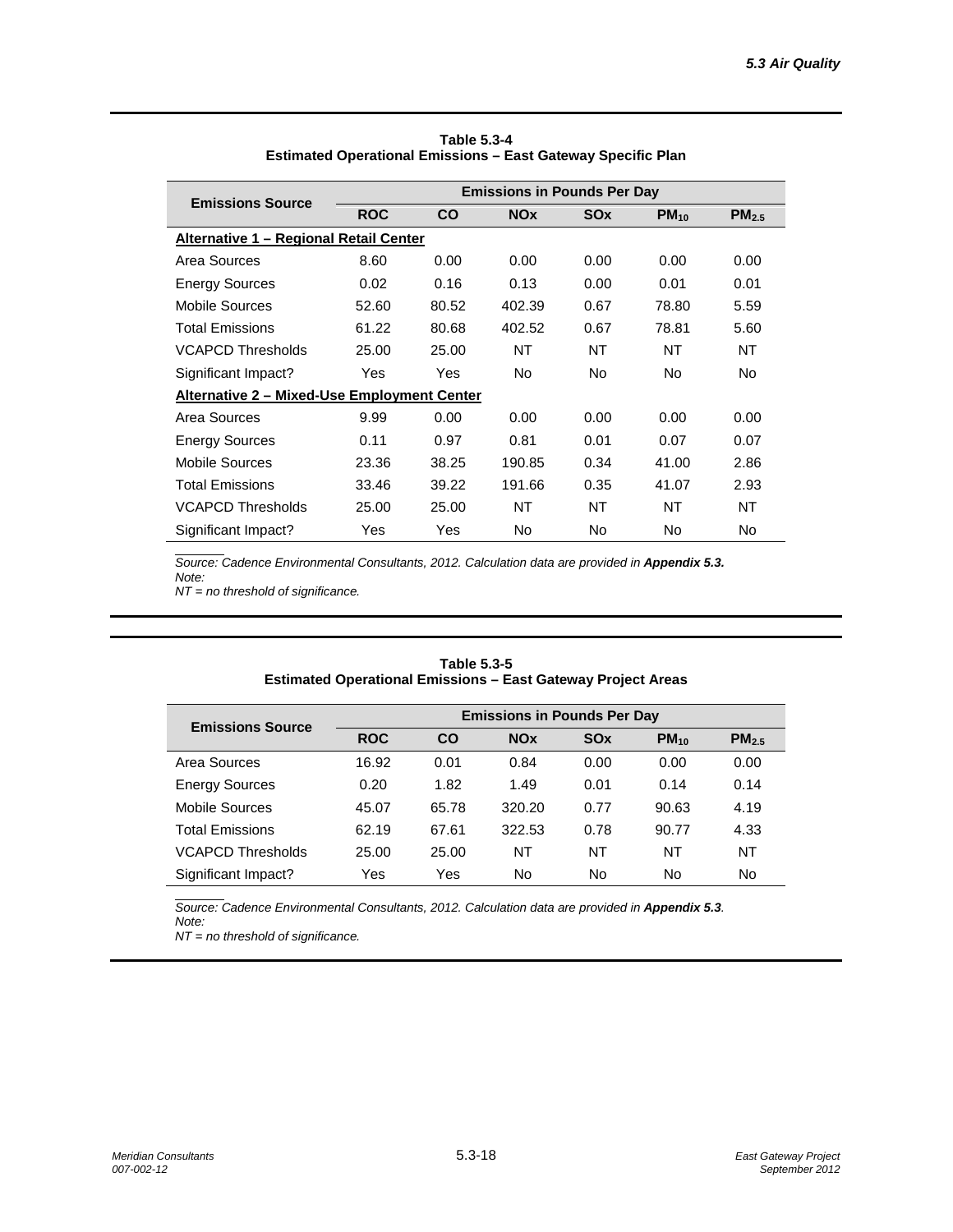| <b>Emissions Source</b>                     | <b>Emissions in Pounds Per Day</b> |        |                |                       |           |            |  |  |
|---------------------------------------------|------------------------------------|--------|----------------|-----------------------|-----------|------------|--|--|
|                                             | <b>ROC</b>                         | CO     | <b>NOx</b>     | <b>SO<sub>x</sub></b> | $PM_{10}$ | $PM_{2.5}$ |  |  |
| Alternative 1 - Regional Retail Center      |                                    |        |                |                       |           |            |  |  |
| Specific Plan Area                          | 61.22                              | 80.68  | 402.52         | 0.67                  | 78.81     | 5.60       |  |  |
| Remainder of<br><b>Annexation Area</b>      | 62.19                              | 67.61  | 322.53         | 0.78                  | 90.77     | 4.33       |  |  |
| <b>Total Emissions</b>                      | 123.41                             | 148.29 | 725.05         | 1.45                  | 169.58    | 9.93       |  |  |
| <b>VCAPCD Thresholds</b>                    | 25.00                              | 25.00  | NT             | NT                    | NT        | NT         |  |  |
| Significant Impact?                         | Yes                                | Yes    | N <sub>o</sub> | No.                   | No.       | No.        |  |  |
| Alternative 2 - Mixed-Use Employment Center |                                    |        |                |                       |           |            |  |  |
| Specific Plan Area                          | 33.46                              | 39.22  | 191.66         | 0.35                  | 41.07     | 2.93       |  |  |
| Remainder of<br><b>Annexation Area</b>      | 62.19                              | 67.61  | 322.53         | 0.78                  | 90.77     | 4.33       |  |  |
| <b>Total Emissions</b>                      | 95.65                              | 106.83 | 514.19         | 1.13                  | 131.84    | 7.26       |  |  |
| <b>VCAPCD Thresholds</b>                    | 25.00                              | 25.00  | NT             | NT                    | NT        | NT         |  |  |
| Significant Impact?                         | Yes                                | Yes    | No.            | No.                   | No        | No         |  |  |

**Table 5.3-6 Estimated Operational Emissions – East Gateway Project**

**Source: Cadence Environmental Consultants, 2012. Calculation data are provided in Appendix 5.3.** *Note:*

*NT = no threshold of significance.*

Many of the measures that the VCAPCD currently recommends to reduce the significant operational impacts of proposed projects are features of the proposed project. Most of these measures also address area source and energy source emissions. As shown in **Tables 5.3-4** through **5.3-6**, mobile sources are the primary source of emissions associated with the proposed uses and area and energy sources are a small component of these emissions. As discussed previously, employers of 50 to 99 people will be required to provide information on alternative transportation to work instead of the single occupant vehicle used by most people. Employers of 100 or more workers will have to provide the aforementioned information plus other more substantial measures, such as reserved vanpool spaces, bike lockers, and showers, etc. It is not known how may (if any) employers within the East Gateway Project area would be subject to these requirements. These regulations would also not affect the vehicle trips associated with customers and vendors of the proposed uses. The only remaining measure recommended by the VCAPCD that would reduce the operational impacts of the proposed project to less than significant levels is the contribution to a City-managed off-site transportation demand management (TDM) fund.

The off-site TDM is a mitigation measure that can be used by project proponents for projects and programs that exceed the ROC and NOx significance thresholds. This measure applies to commercial, industrial, institutional, and residential projects, and calls for contributing to a city or county mobile source emission reduction fund established specifically to reduce emissions from transportation sources. The amount of funding is commensurate with the amount of emissions that need to be mitigated. Mitigation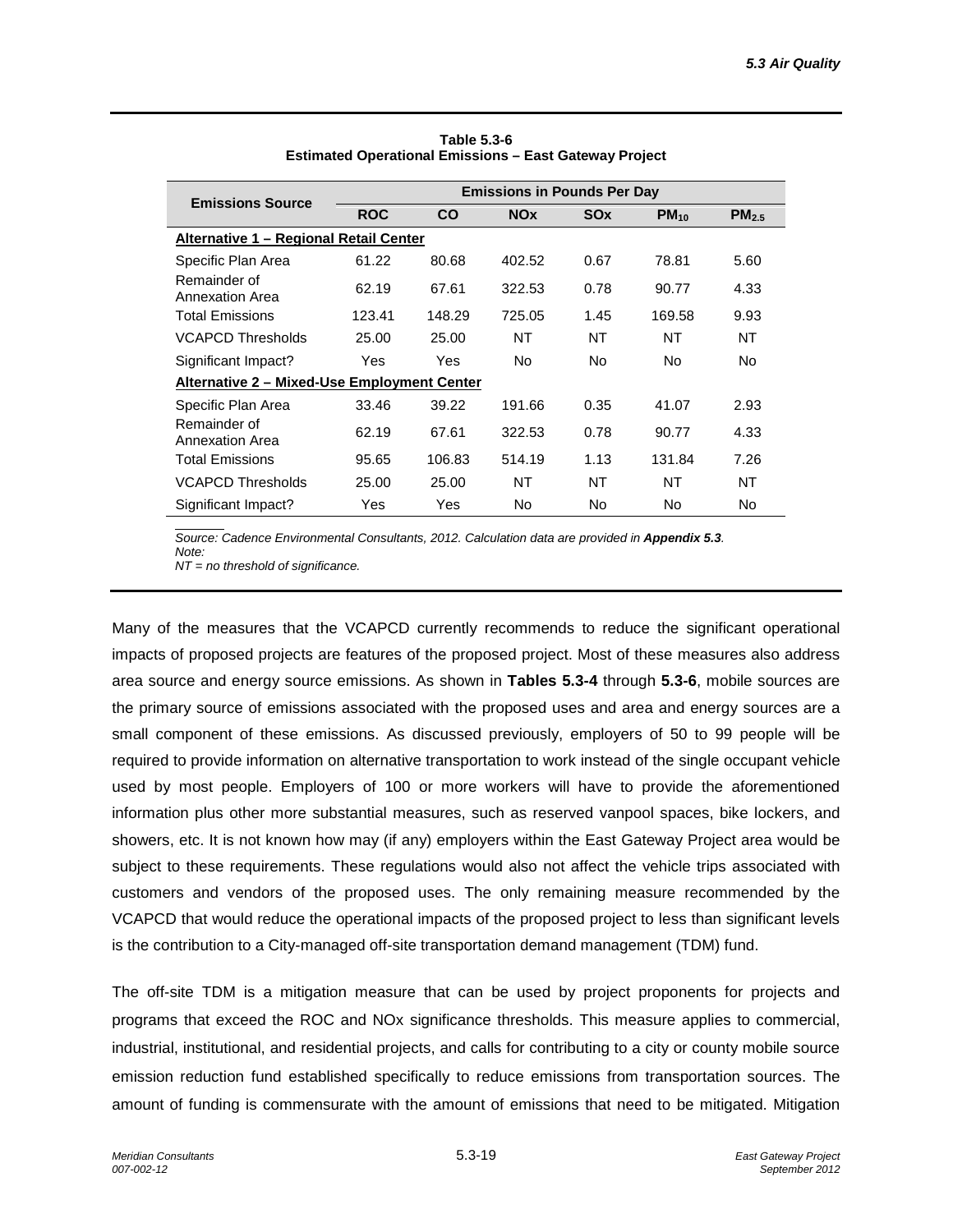programs that could be funded through such an off-site TDM fund include (but are not limited to) public transit service, vanpool programs/subsidies, rideshare assistance programs, and off-site TDM facilities. The City of Santa Paula utilizes this program to mitigate the significant air quality impacts of projects within its jurisdiction.

## *Mitigation Measures*

### **Construction Period Emissions**

The following measures have been identified to mitigate the identified impacts:

- **5.3-1** All developers of new buildings within the East Gateway Project area must implement fugitive dust control measures consistent with VCAPCD Rule 50, Rule 51, and Rule 55 throughout all phases of construction. The project developers must include in construction contracts the control measures required and recommended by the VCAPCD at the time of development. Examples of the types of measures currently required and recommended include the following:
	- Apply water every 4 hours to the area within 100 feet of a structure being demolished to reduce vehicle trackout.
	- Apply water to disturbed soils after demolition is completed or at the end of each day of cleanup.
	- Prohibit demolition activities when wind speeds exceed 25 mph.
	- Minimize the area disturbed on a daily basis by clearing, grading, earthmoving, and/or excavation operations.
	- Pre-grading/excavation activities include watering the area to be graded or excavated before the commencement of grading or excavation operations. Application of water should penetrate sufficiently to minimize fugitive dust during these activities.
	- All graded and excavated material, exposed soil areas, and active portions of the construction site, including unpaved on-site roadways, must be treated to prevent fugitive dust. Treatments must include, without limitation, periodic watering, application of environmentally-safe soil stabilization materials, and/or roll-compaction as appropriate. Watering must be done as often as necessary.
	- Material stockpiles must be enclosed, covered, stabilized, or otherwise treated, to prevent blowing fugitive dust offsite.
	- Graded and/or excavated inactive areas of the construction site must be monitored by a city-designated monitor at least weekly for dust stabilization. Soil stabilization methods, such as water and roll-compaction, and environmentally-safe control materials, must be periodically applied to portions of the construction site that are inactive for over four days. If no further grading or excavation operations are planned for the area, the area should be seeded and watered until grass growth is evident, or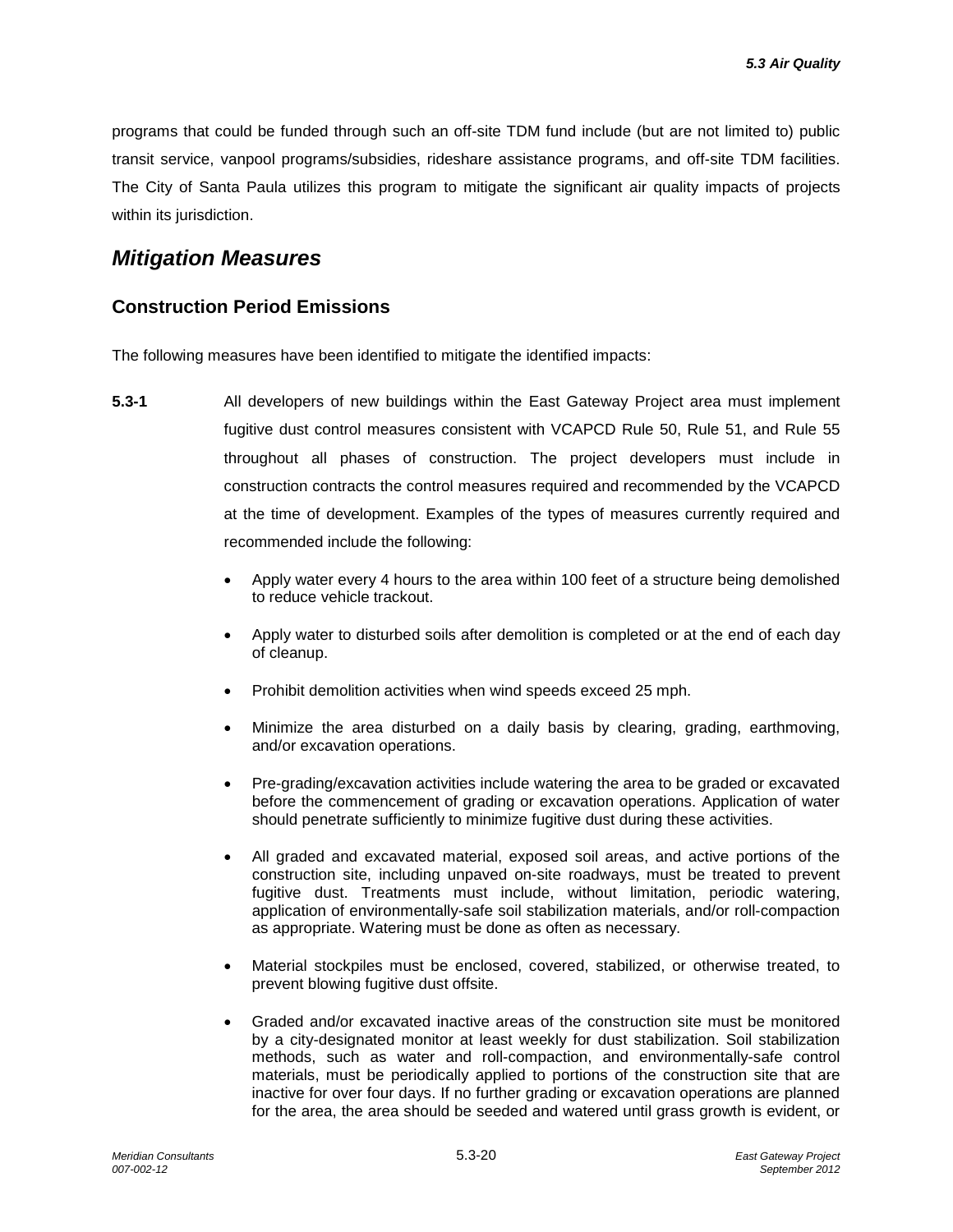periodically treated with environmentally-safe dust suppressants, to prevent excessive fugitive dust.

- Signs must be posted on-site limiting on-site traffic to 15 miles per hour or less.
- During periods of high winds (i.e., wind speed sufficient to cause fugitive dust to impact adjacent properties), all clearing, grading, earth moving, and excavation operations must be stopped to the degree necessary to prevent fugitive dust created by on-site activities and operations from being a nuisance or hazard, either off-site or on-site. The site superintendent/supervisor must use his/her discretion in conjunction with the VCAPCD is determining when winds are excessive.
- Adjacent streets and roads must be swept at least once per day, preferably at the end of the day, if visible soil material is carried over to adjacent streets and roads.
- Personnel involved in grading operations, including contractors and subcontractors should be advised to wear respiratory protection in accordance with California Division of Occupational Safety and Health regulations.
- **5.3-2** Before issuance of a grading permit for projects within the reorganization (annexation) areas and the East Gateway Specific Plan area, the contractor must implement measures to reduce the emissions of pollutants generated by heavy-duty diesel-powered equipment operating at the Project site throughout the project construction phases. All construction contracts must include control measures required and recommended by the VCAPCD at the time of development. Copies of the construction contracts must be submitted to the City prior to issuance of a grading permit to verify these conditions. Examples of the types of measures include the following:
	- Maintain all construction equipment in good condition and in proper tune in accordance with the manufacturer's specifications.
	- Limit truck and equipment idling time to five minutes or less.
	- Minimize the number of vehicles and equipment operating at the same time during the smog season (May through October).
	- Use alternatively fueled construction equipment, such as compressed natural gas (CNG), liquefied natural gas (LNG), or electric, to the extent feasible.

## *Operational Emissions – Daily Regional Emissions of ROC and NOx*

The following measures have been identified to mitigate the identified impacts:

**5.3-3** Before occupancy of new structures within the reorganization (annexation) areas, and the East Gateway Specific Plan area, the project applicant must provide to the City evidence of the following: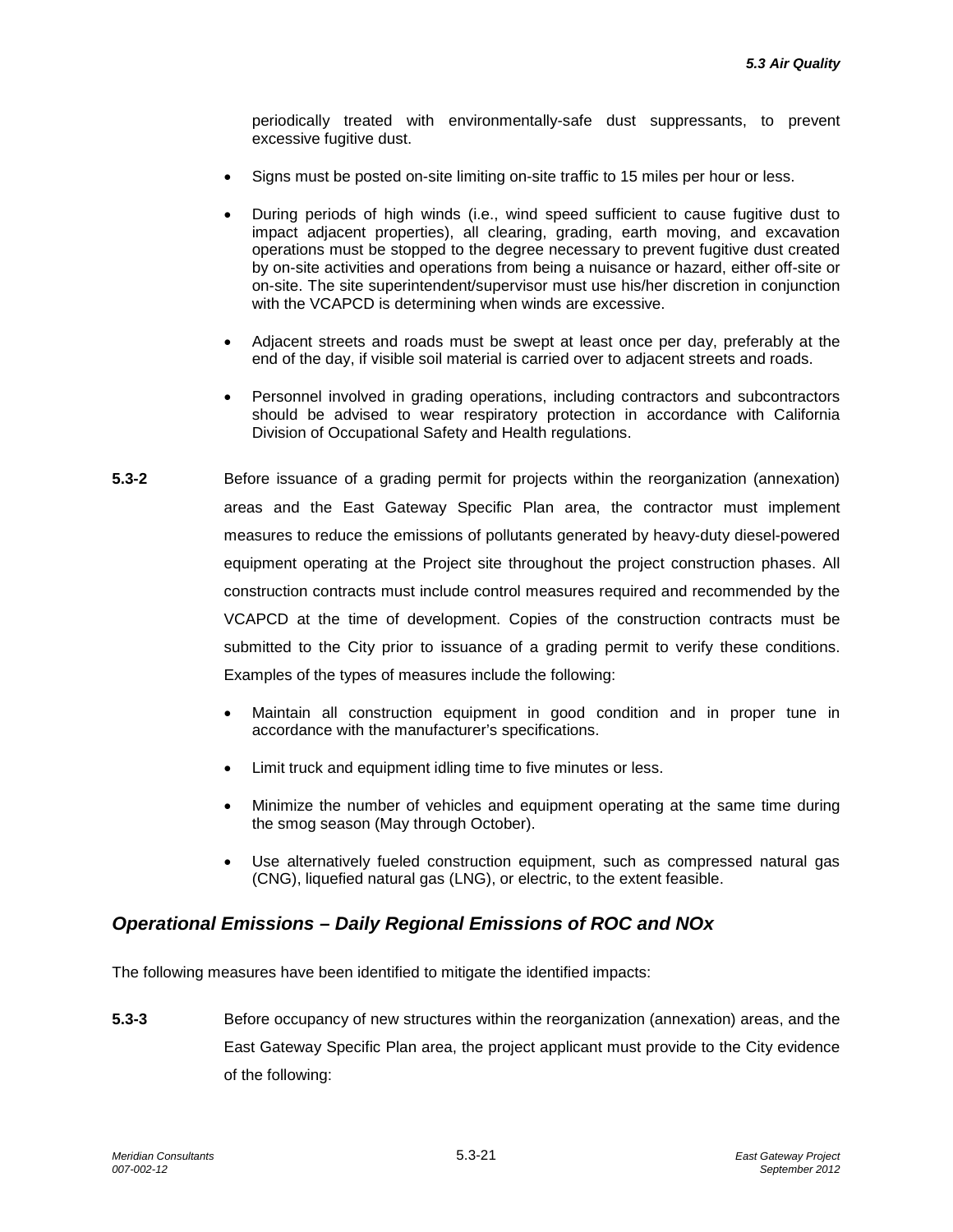- Use of low-emission technology water heaters including solar, air-source heat pump, natural gas or gas-boosted solar; and
- For commercial and light industrial buildings, provide for the owner or a building<br>maintenance association to include provisions for landscaping maintenance association to include provisions for landscaping contractors/personnel to use electric or battery-powered equipment, or other internal combustion equipment that is certified by the California Air Resources Board, or is three years old or less at the time of use, to the extent that such equipment is reasonably available and competitively priced in Ventura County (meaning that the equipment can be easily purchased at stores in Ventura County and the cost of the equipment is not more than 20 percent greater than the cost of standard equipment).
- **5.3-4** Prior to building occupancy, the applicant for projects within the reorganization (annexation) areas and East Gateway Specific Plan, must pay TDM fees as required and calculated by the City pursuant to page 7-15 of the Ventura County Air Quality Assessment Guidelines or the methodology that is in effect at the time of development.

Based on the current Ventura County Air Quality Assessment Guidelines methodology, the total TDM fund contribution that would be required to mitigate the emissions of the completed project in 2015 would be \$619,785 under the Regional Retail Center scenario and \$100,485 under the Mixed-Use Employment Center scenario (see Appendix 5.3 to this EIR). Development in years later than 2015 may result in lower emissions and lower TDM fees.

The applicant within the East Gateway Specific Plan area must pay the \$619,785 under the Regional Retail Center scenario or \$100,485 under the Mixed-Use Employment Center scenario to the City TDM fund or the fees calculated under the methodology that is in effect at the time of development. The applicants of tentative maps submitted for approval after 2015 may request that the City of Santa Paula recalculate the applicable emissions projections and associated mitigation fee.

# *Residual Impacts*

Impacts would be less than significant.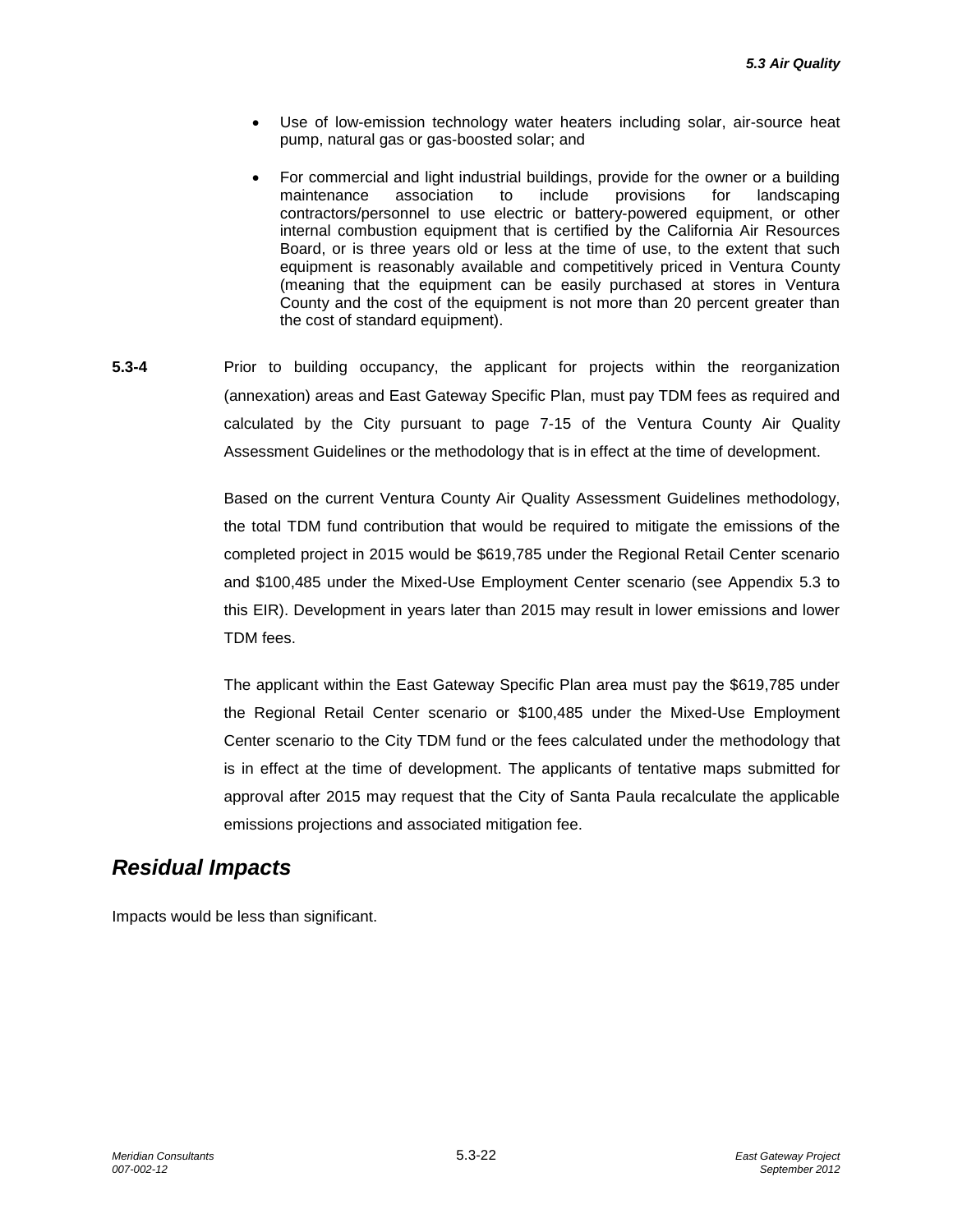# *5.3.5.3 Result in a cumulatively considerable net increase of any criteria pollutant for which the project region is nonattainment under an applicable federal or state ambient air quality standard (including releasing emissions which exceed quantitative thresholds for ozone precursors)?*

# *Impacts*

The VCAPCD recommends that any operational emissions from individual projects that exceed the project-specific thresholds of significance identified above be considered cumulatively considerable. As discussed in the preceding impact analysis, the proposed project would generate average daily operational emissions that exceed the thresholds of significance recommended by the VCAPCD. As such, the project would generate a cumulatively considerable net increase of criteria pollutants. This would be a significant cumulative impact.

# *Mitigation Measures*

**Mitigation Measures 5.3-3 and 5.3-4** have been identified to mitigate the identified impacts.

# *Residual Impacts*

Impacts would be less than significant.

# *5.3.5.4 Expose sensitive receptors to substantial pollutant concentrations?*

# *Impacts*

As discussed previously in this EIR section, a person would have to remain in a location where the total CO concentration exceeds the state and national eight-hour standard for an entire eight-hour period or greater to be exposed to a CO hotspot. For that to occur the ambient (background) CO concentration would have to be very high and an intersection would have to be highly congested for a period of eight-hours or greater.<sup>[8](#page-22-0)</sup>

As shown in **Table 5.13-5, Intersection Level of Service Analysis – Existing Year (2011) Plus Project Conditions**, study-area intersections are projected to operate at LOS D or better with the addition of the traffic generated by the proposed project. The only intersections that operate at LOS D are located at three freeway ramps and there are no sensitive receptors at the edge of these intersection roadways. As

<span id="page-22-0"></span><sup>-</sup>8 The intersection would need to operate at LOS F for long periods.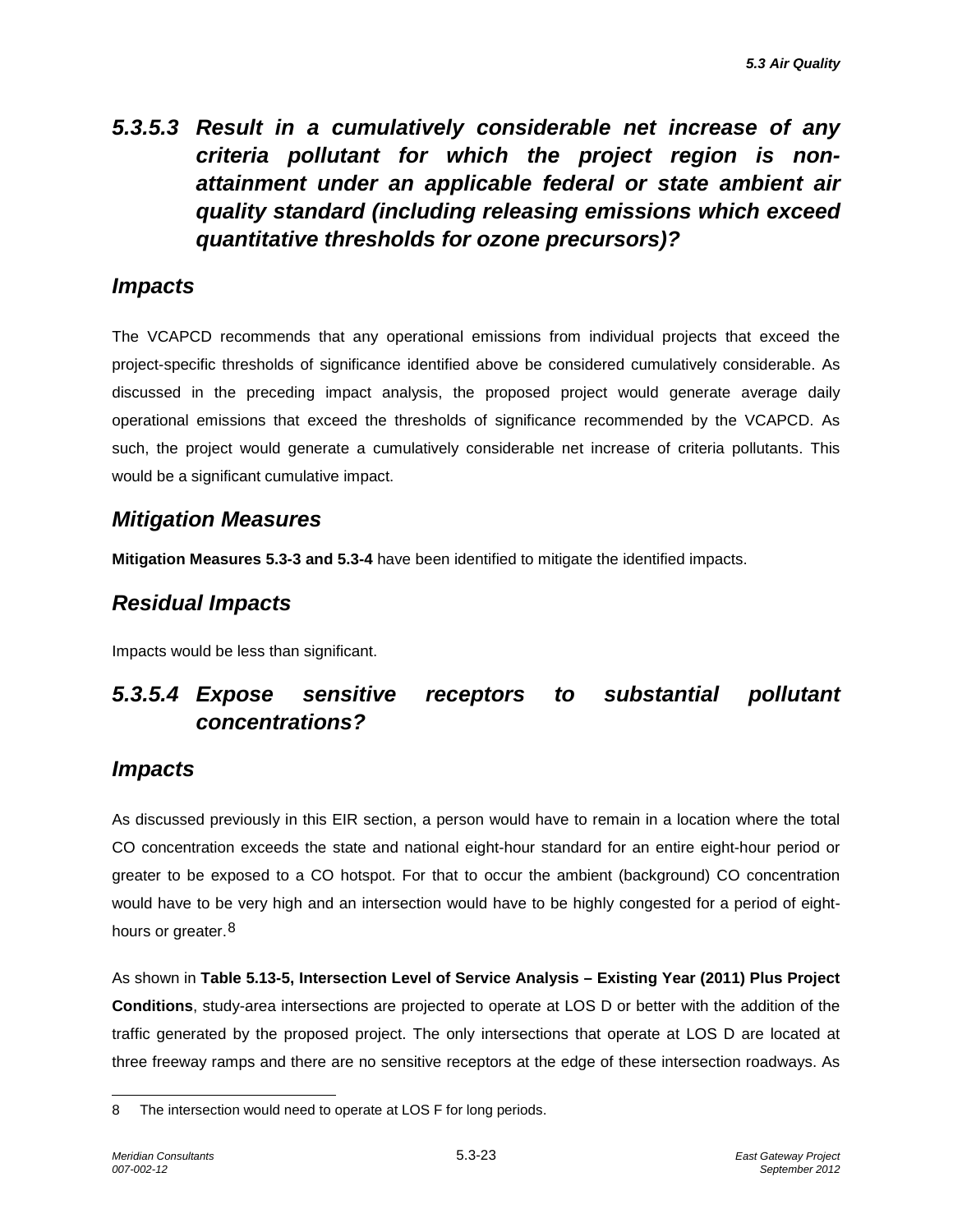such, the proposed project would not expose sensitive receptors to substantial pollutant concentrations. Impacts would be less than significant.

## *Mitigation Measures*

No mitigation is required.

# *Residual Impacts*

Impacts would less than significant.

# *5.3.5.5 Create objectionable odors affecting a substantial number of people?*

# *Impacts*

Odors are typically associated with industrial projects involving the use of chemicals, solvents, petroleum products, and other strong-smelling elements used in manufacturing processes, as well as sewage treatment facilities and landfills. Commercial and light industrial uses are not typically associated with objectionable odor complaints. Some restaurants may generate odors that nearby residents consider to be objectionable, but this is largely dependent upon the cooking products that are used, the design of the restaurant kitchen ventilation and filtration system, and the sensitivity of the nearby residents. The restaurant kitchen design characteristics are evaluated at the time that the operator of the restaurant is requesting approval of permits from the VCAPCD. The types of industrial activities that would occur within the remainder of the annexation area are not known at this time, but would be evaluated at the time that actual development projects are proposed. Therefore, the potential impacts associated with objectionable odors would be less than significant.

# *Mitigation Measures*

No mitigation is required.

# *Residual Impacts*

Impacts would be less than significant.

## **5.3.6 CUMULATIVE ANALYSIS**

# *Cumulative Impacts*

Cumulative development in the Santa Paula Growth Area is not expected to result in a significant impact in terms of conflicting with, or obstructing implementation of, the 2007 AQMP. The 2007 AQMP was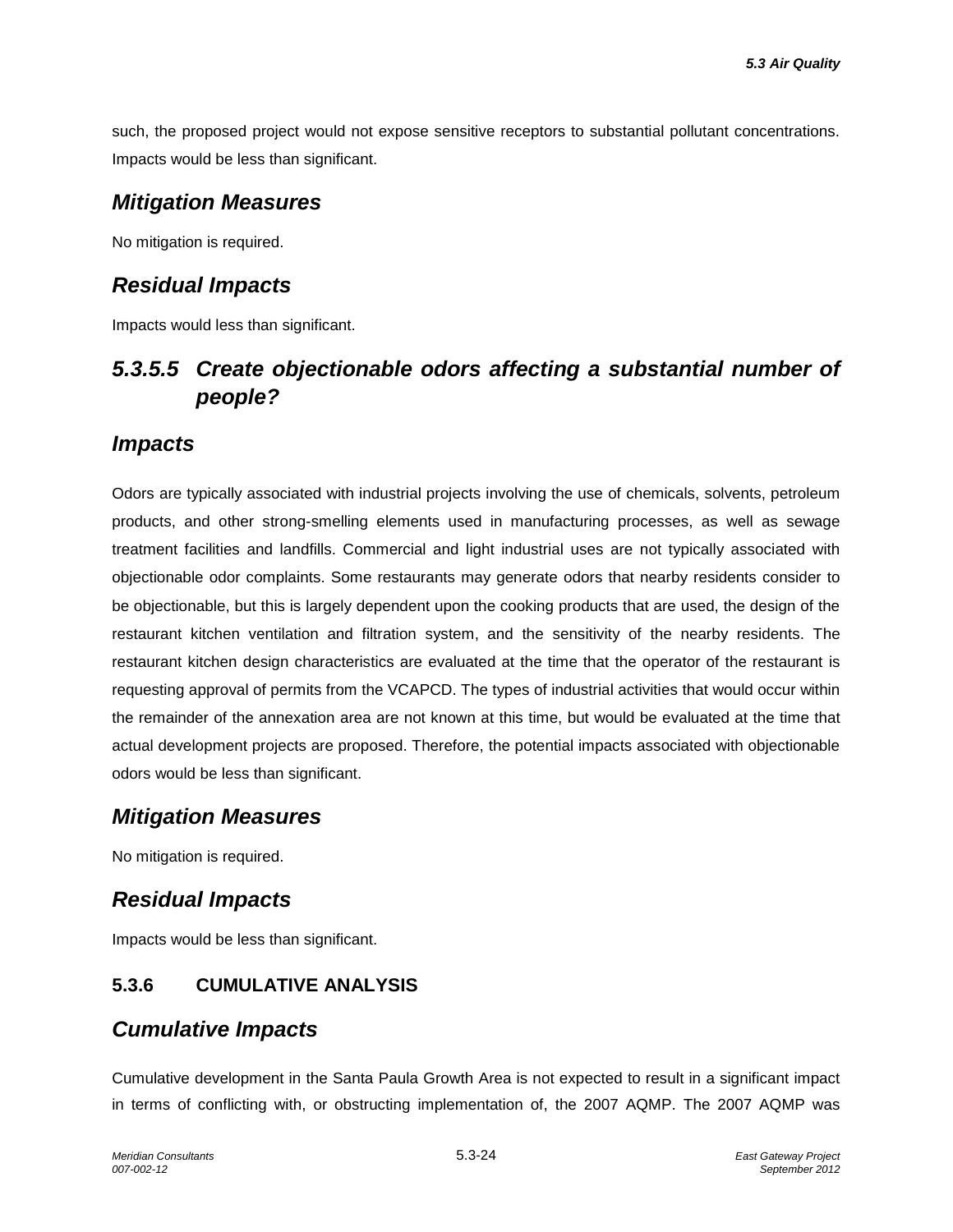*5.3 Air Quality*

prepared to accommodate growth, to reduce the high levels of pollutants within Ventura County, to return clean air to the region, and to minimize the impact on the economy. Growth considered consistent with the 2007 AQMP would not interfere with attainment since this growth is included in the projections utilized in the formulation of the AQMP. Consequently, as long as growth in the Santa Paula Growth Area is within the projections for growth identified in the AQMP, implementation of the 2007 AQMP will not be obstructed by such growth. As growth in the Santa Paula Growth Area has not exceeded these projections, this impact would not be cumulatively considerable. Additionally, since the proposed project is consistent with growth projections under the 2007 AQMP, the project would not have a cumulatively considerable contribution to this impact regarding conflict with or obstruction of the implementation of the applicable air quality plan.

Cumulative development within the City of Santa Paula would continue to implement dust control and equipment emissions mitigation measures during construction in accordance with City practices. Consequently, cumulative development within the city is not expected to cause a significant impact associated with construction activities. Since the proposed project would implement all appropriate mitigation measures during construction, the contribution of the project to any cumulative air quality impact would not be considerable.

Because Ventura County is currently in nonattainment for ozone, related projects could exceed an air quality standard or contribute to an existing or projected air quality exceedance. With regard to determining the significance of the proposed project contribution, the VCAPCD neither recommends quantified analyses of cumulative operational emissions nor provides methodologies or thresholds of significance to be used to assess cumulative construction or operational impacts. Instead, the VCAPCD recommends that a project's potential contribution to cumulative impacts should be assessed utilizing the same significance criteria as those for project specific impacts. Therefore, this EIR assumes that individual development projects that generate operational emissions that exceed the VCAPCD recommended daily thresholds for project-specific impacts would also cause a cumulatively considerable increase in emissions for those pollutants for which the Basin is in nonattainment. As discussed previously, operational daily emissions associated with project development would exceed VCAPCD significance thresholds for ROC and NOx. Therefore, the emissions generated by proposed project would be cumulatively considerable regarding a substantial contribution to an existing or projected air quality violation. However,

**Table 5.13-9, Intersection Level of Service Analysis – Future (Year 2020) without Lemonwood Drive Extension Conditions,** shows that all of the study-area intersections are projected to operate at LOS D or better in the future with the addition of the traffic generated by cumulative development. As such, cumulative development would not expose sensitive receptors to substantial pollutant concentrations.